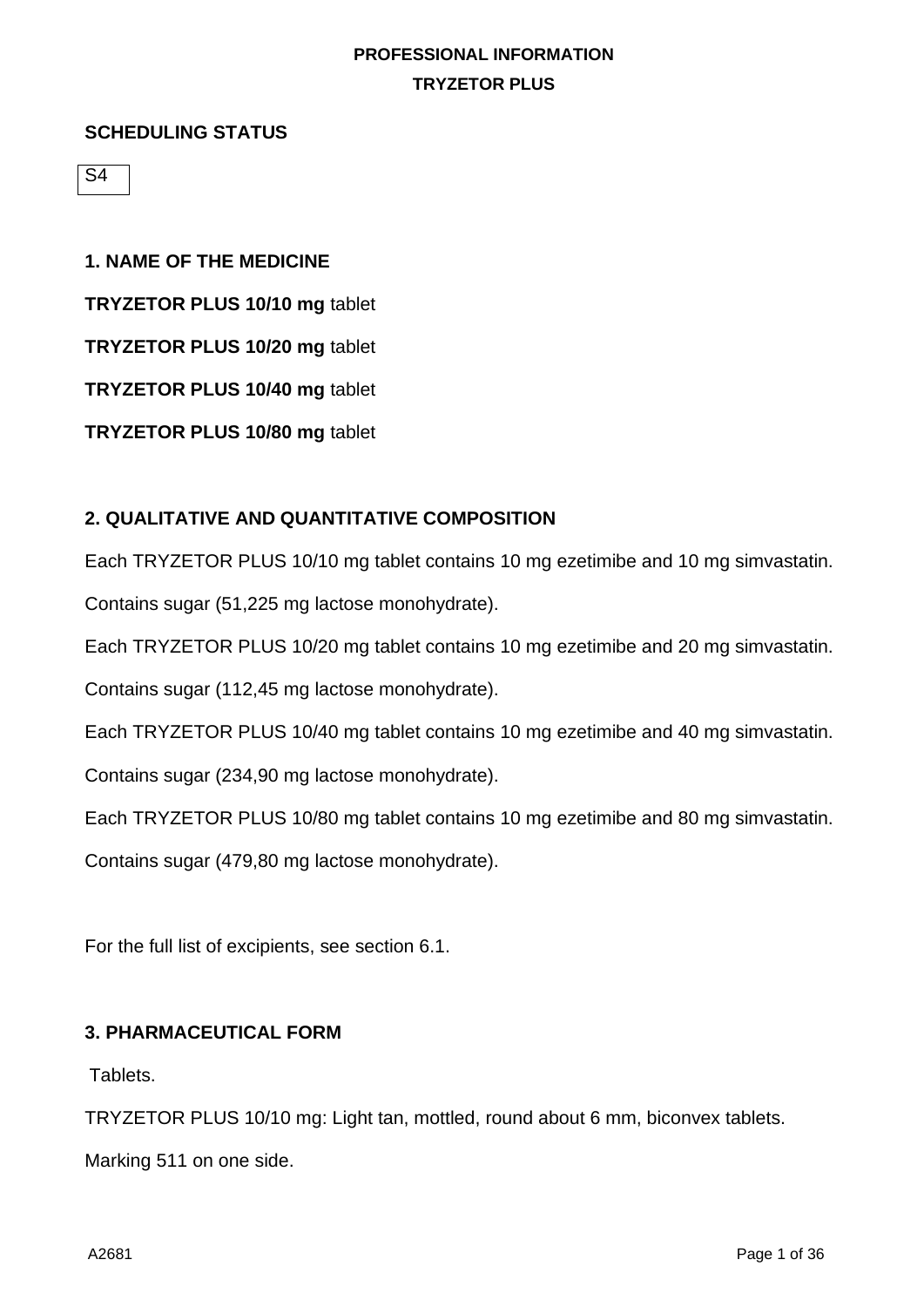TRYZETOR PLUS 10/20 mg: Light tan, mottled, round about 8 mm, biconvex tablets. Marking 512 on one side.

TRYZETOR PLUS 10/40 mg: Light tan, mottled, round about 10 mm, biconvex tablets. Marking 513 on one side.

TRYZETOR PLUS 10/80 mg: Light tan, mottled, capsule shaped about 17,5 x 7,55 mm, biconvex tablets. Marking 515 on one side.

# **4. CLINICAL PARTICULARS**

# **4.1 Therapeutic indications**

# **Primary Hypercholesterolaemia**

TRYZETOR PLUS is indicated as adjunctive therapy to diet for the reduction of elevated total cholesterol (total-C), low-density lipoprotein cholesterol (LDL-C), apolipoprotein B (Apo B), triglycerides (TG) and non-high-density lipoprotein cholesterol (non-HDL -C) and to moderately increase high-density lipoprotein cholesterol (HDL -C) in patients with primary (heterozygous familial and non-familial) hypercholesterolaemia or mixed hyperlipidaemia.

# **Homozygous Familial Hypercholesterolaemia (HoFH)**

TRYZETOR PLUS is indicated for the reduction of elevated total-C and LDL-C levels in patients with HoFH.

# **4.2 Posology and method of administration**

The patient should be placed on a standard cholesterol-lowering diet before receiving TRYZETOR PLUS and should continue on this diet during treatment with TRYZETOR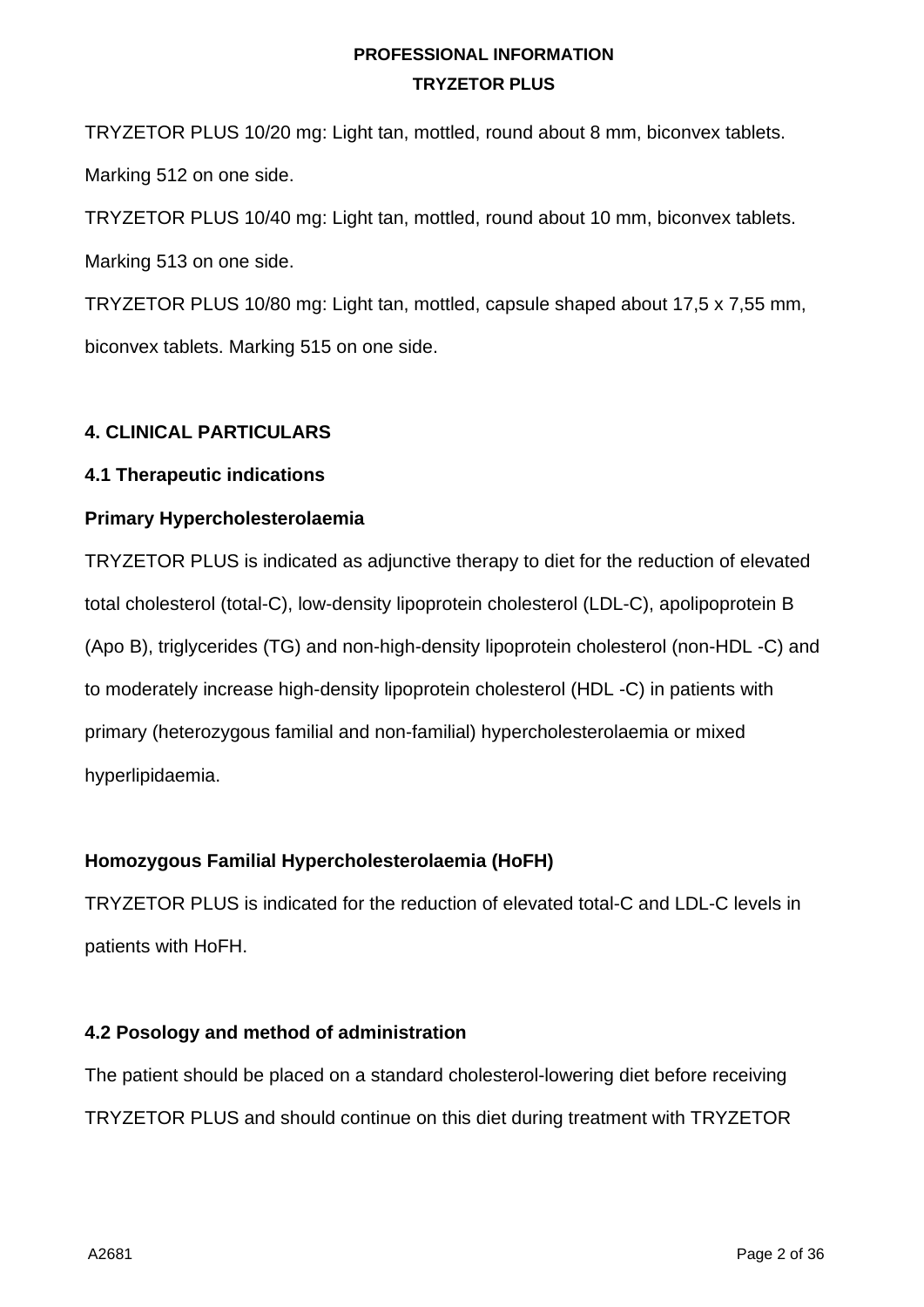PLUS. The dosage should be individualised according to the baseline LDL-C level, the recommended goal of therapy, and the patient's response.

#### **Hypercholesterolaemia**

The dosage range is 10/10 mg/day up to 10/80 mg/day. The recommended usual starting dose is 10/20 mg/day. Initiation of therapy with 10/10 mg/day may be considered for patients requiring less aggressive LDL-C reductions. Patients who require a larger reduction in LDL-C (greater than 55 %) may be started at 10/40 mg/day. After initiation or titration of TRYZETOR PLUS, lipid levels may be analysed after 2 weeks and dosage adjusted if needed.

### **Dosage in patients with Homozygous Familial Hypercholesterolaemia**

The recommended dosage for patients with Homozygous Familial Hypercholesterolaemia is TRYZETOR PLUS 10/40 mg/day or 10/80 mg/day in the evening. TRYZETOR PLUS should be used as an adjunct to other lipid-lowering treatments (e.g. LDL apheresis) in these patients or if such treatments are unavailable.

### **Special populations**

### **Use in the Elderly**

No dosage adjustment is required for elderly patients.

#### **Use in Hepatic Impairment**

No dosage adjustment is required in patients with mild hepatic insufficiency (Child-Pugh score 5 or 6). Treatment with TRYZETOR PLUS is contraindicated in patients with moderate (Child-Pugh score 7 to 9) or severe (Child-Pugh score greater than 9) liver dysfunction as safety and efficacy have not been demonstrated (see sections 4.3 and 4.4).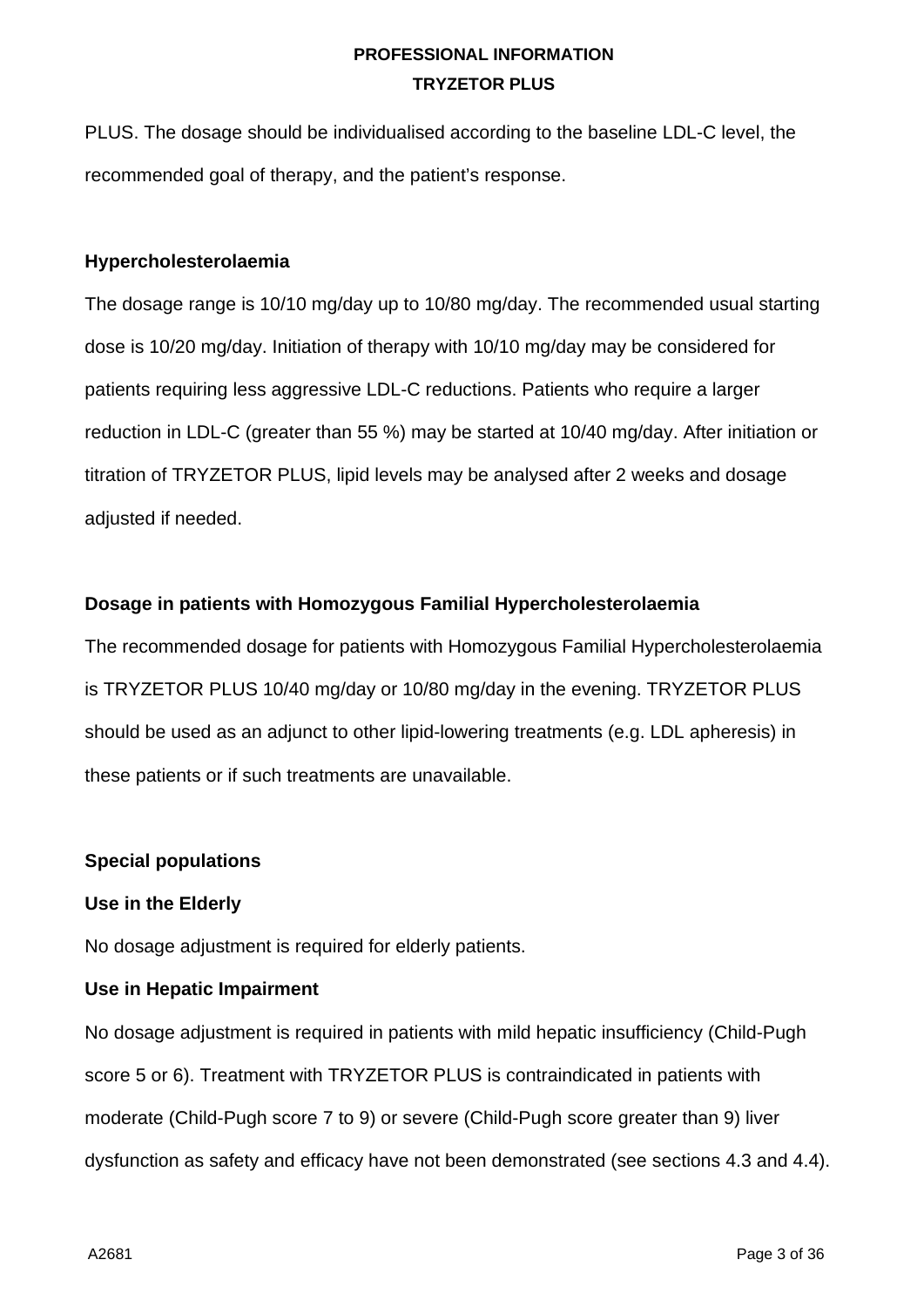#### **Use in Renal Impairment**

No dosage adjustment is required for patients with moderate renal insufficiency. If treatment in patients with severe renal insufficiency (creatinine clearance less than or equal to 30 ml/min) is deemed necessary, dosages above 10/10 mg/day should be implemented cautiously (see section 5.2).

#### **Paediatric population**

Treatment with TRYZETOR PLUS is contraindicated as safety and efficacy have not been demonstrated (see section 4.3).

#### **Co-administration with other medicines**

Dosing of TRYZETOR PLUS should occur either 2 or more hours before or 4 or more hours after administration of a bile acid sequestrant.

In patients taking ciclosporin, danazol or greater than or equal to 1 g/day of niacin concomitantly with TRYZETOR PLUS, the dose of TRYZETOR PLUS should not exceed 10/10 mg/day (see sections 4.4 and 4.5).

In patients taking amiodarone or verapamil concomitantly with TRYZETOR PLUS, the dose of TRYZETOR PLUS should not exceed 10/20 mg/day (see sections 4.4 and 4.5).

### **Method of administration**

TRYZETOR PLUS is for oral use and should be taken as a single daily dose in the evening, with or without food.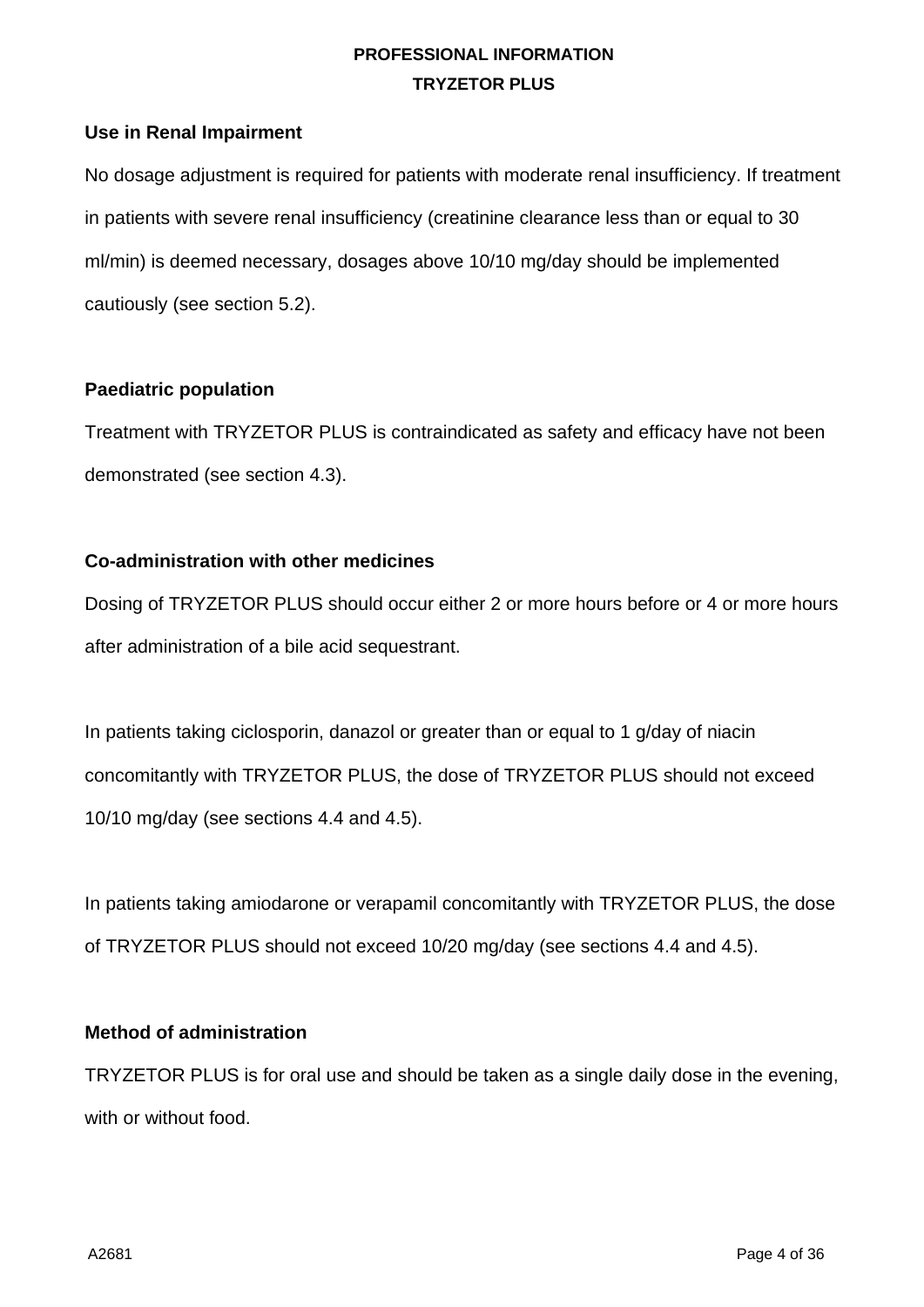#### **4.3 Contraindications**

- Hypersensitivity to ezetimibe, simvastatin or to any of the ingredients of TRYZETOR PLUS.
- Active liver disease or unexplained persistent elevations of serum transaminases; moderate to severe hepatic impairment
- Pregnancy and lactation. (see section 4.6)
- Children, as safety and efficacy have not been demonstrated.
- Concomitant administration of potent CYP3A4 inhibitors (agents that increase AUC approximately 5-fold or greater) (e.g. itraconazole, ketoconazole, posaconazole, voriconazole, erythromycin, clarithromycin, telithromycin, HIV protease inhibitors (e.g. nelfinavir), boceprevir, telaprevir, nefazodone, and medicines containing cobicistat) (see sections 4.4 and 4.5).
- Concomitant administration of gemfibrozil, ciclosporin, or danazol (see sections 4.4 and 4.5).
- In patients with HoFH, concomitant administration of lomitapide with doses
	- > 10/40 mg TRYZETOR PLUS (see sections 4.2, 4.4 and 4.5).

### **4.4 Special warnings and precautions for use**

The dose of TRYZETOR PLUS should not exceed 10/10 mg daily in patients receiving concomitant medicine with ciclosporin, danazol or  $\geq 1$  g/day of niacin.

The combined use of TRYZETOR PLUS with these medicines should be avoided (see section 4.5).

Ciclosporin concentrations should be monitored in patients receiving TRYZETOR PLUS and ciclosporin (see section 4.5).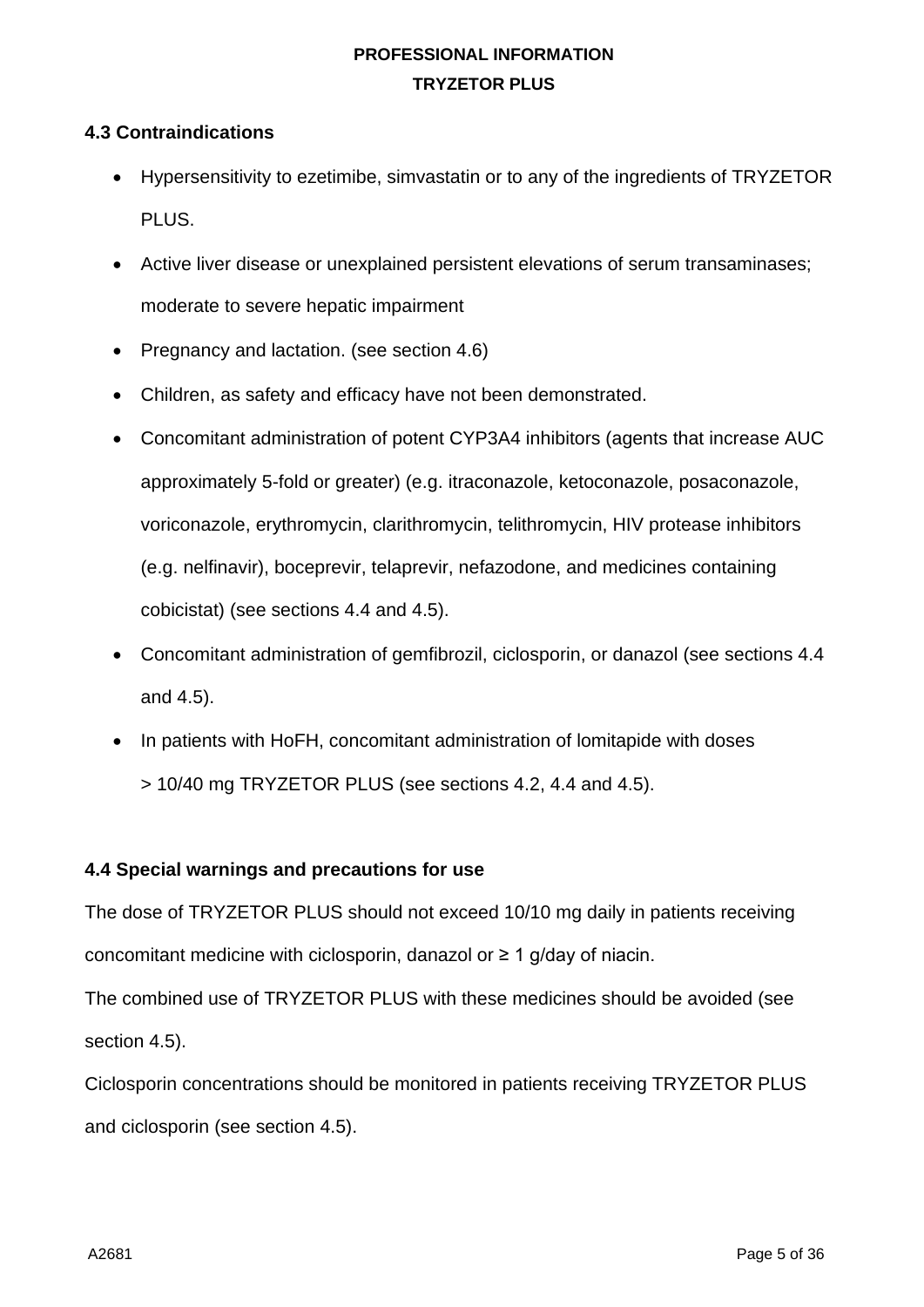#### **Hepatic Insufficiency**

Due to the unknown effects of the increased exposure to ezetimibe in patients with moderate or severe hepatic insufficiency, TRYZETOR PLUS is contraindicated in these patients (see section 4.3).

#### **Potent CYP3A4 inhibitors**

Use of TRYZETOR PLUS concomitantly with potent CYP3A4 inhibitors (e.g. itraconazole, ketoconazole, erythromycin, clarithromycin, telithromycin, HIV protease inhibitors or nefazodone) should be avoided (see section 4.3).

If treatment with itraconazole, ketoconazole erythromycin, clarithromycin or telithromycin is unavoidable, therapy with TRYZETOR PLUS should be suspended during the course of treatment. Concomitant use with other medicines labelled as having a potent inhibitory effect on CYP3A4 at therapeutic doses should be avoided.

### **Fibrates (especially gemfibrozil)**

There is an increased risk of myopathy when simvastatin is used concomitantly with fibrates, especially gemfibrozil. The safety and effectiveness of ezetimibe administered with fibrates have not been formally studied. Therefore, the concomitant use of TRYZETOR PLUS and fibrates should be avoided (see sections 4.3 and 4.5).

#### **Amiodarone, verapamil**

The dose of TRYZETOR PLUS should not exceed 10/20 mg daily in patients receiving concomitant medication with amiodarone or verapamil. The combined use of TRYZETOR PLUS at doses higher than 10/20 mg daily with amiodarone or verapamil should be avoided.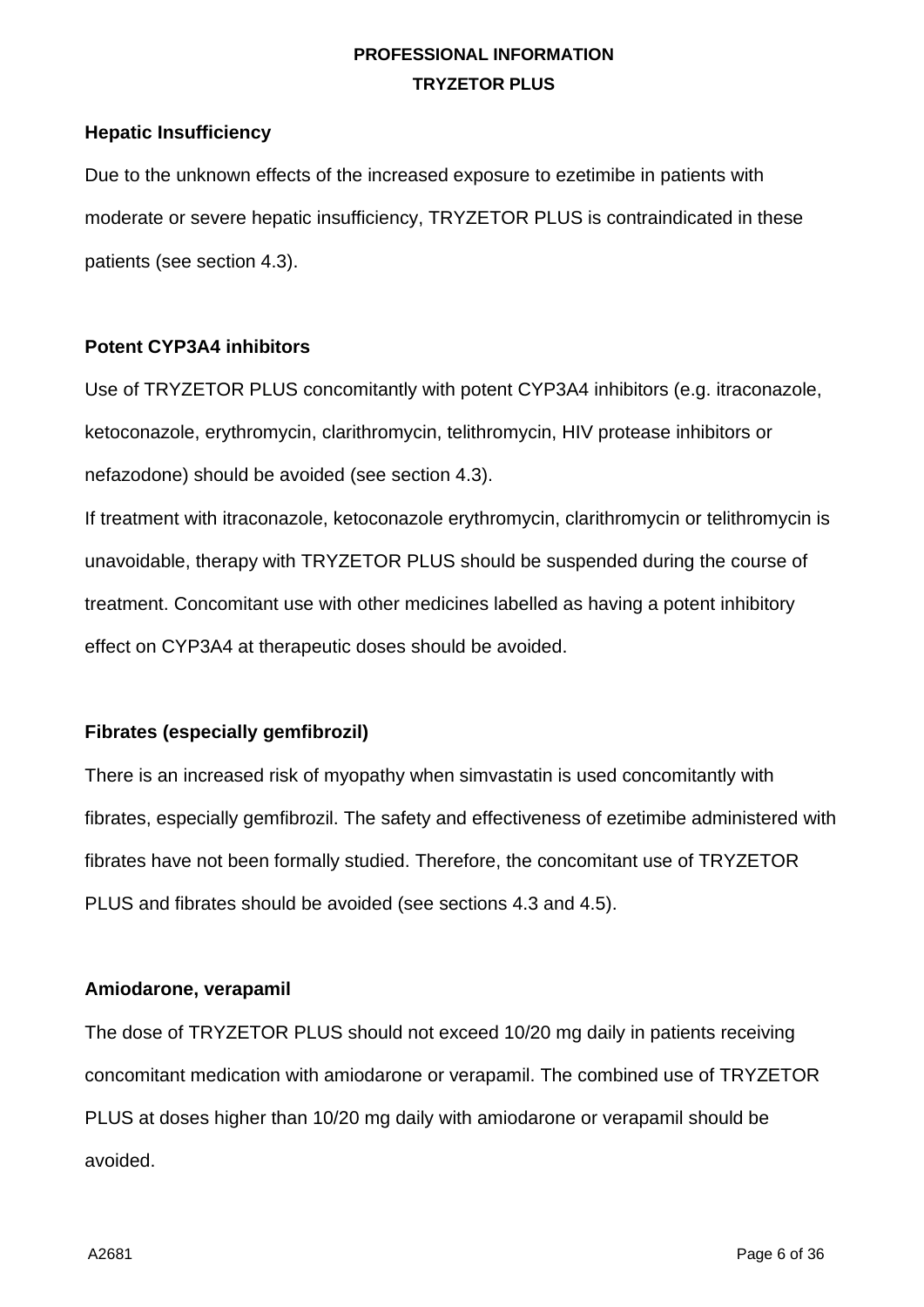#### **Myopathy/rhabdomyolysis**

All patients starting therapy with TRYZETOR PLUS, or whose dose of TRYZETOR PLUS is being increased, should be advised of the risk of myopathy and told to report promptly any unexplained muscle pain, tenderness or weakness. TRYZETOR PLUS should be discontinued immediately if myopathy is diagnosed or suspected.

Caution should be exercised in patients with pre-disposing factors for rhabdomyolysis. In order to establish a reference baseline value, a CK level should be measured before starting treatment in the following situations:

- Elderly (age ≥ 65 years)
- Female gender
- Renal impairment
- Uncontrolled hypothyroidism
- Personal or familial history of hereditary muscular disorders
- Previous history of muscular toxicity with a statin or fibrate
- Alcohol abuse.

If a patient has previously experienced a muscle disorder on a fibrate or a statin, treatment with any statin-containing product (such as TRYZETOR PLUS) should only be initiated with caution. If CK levels are significantly elevated at baseline (> 5 X ULN), treatment should not be started.

Simvastatin may cause myopathy manifested as muscle pain, tenderness or weakness with CK above 10 times the ULN. Myopathy sometimes takes the form of rhabdomyolysis with or without acute renal failure secondary to myoglobinuria and rare fatalities have occurred.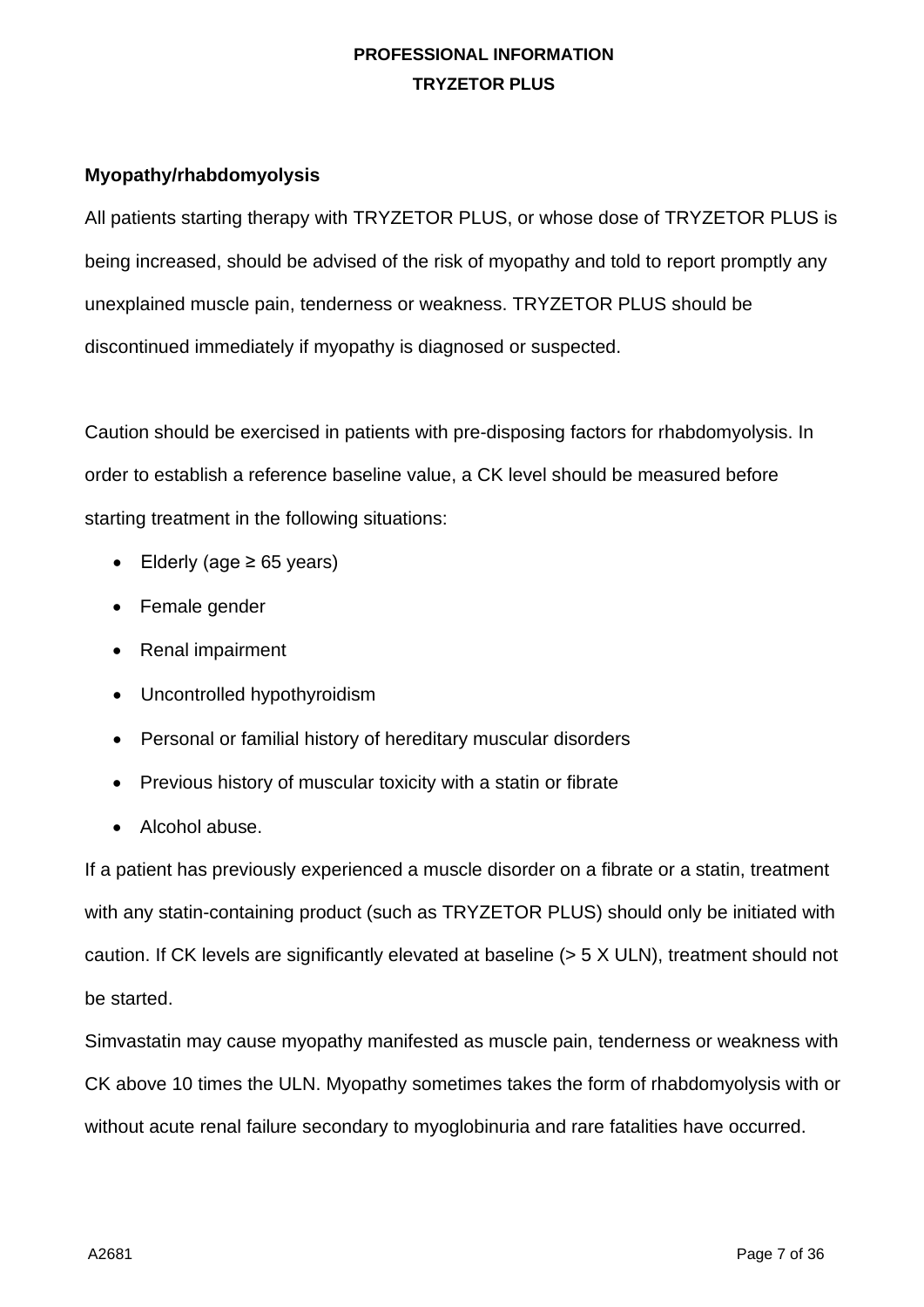The risk of myopathy is increased by high levels of HMG-CoA reductase inhibitory activity in plasma.

The presence of symptoms, and/or a CK level-greater than 10 times the ULN indicates myopathy. In most cases, when patients were promptly discontinued from simvastatin treatment, muscle symptoms and CK increases resolved. Periodic CK determinations may be considered in patients starting TRYZETOR PLUS treatment or whose dose is being increased, but there is no assurance that such monitoring will prevent myopathy.

#### *Creatine Kinase measurement*

Creatine Kinase (CK) should not be measured following strenuous exercise or in the presence of any plausible alternative cause of CK increase as this makes value interpretation difficult. If CK levels are significantly elevated at baseline (> 5 X ULN), levels should be re-measured within 5 to 7 days later to confirm the results.

Cases of myopathy and rhabdomyolysis have been reported in ezetimibe treatment. Most patients who developed rhabdomyolysis were taking a statin concomitantly with ezetimibe. However, rhabdomyolysis has been reported with ezetimibe monotherapy and with the addition of ezetimibe to other medicines known to be associated with increased risk of rhabdomyolysis.

**The risk of myopathy/rhabdomyolysis is increased by use of TRYZETOR PLUS with the following:**

### *Potent inhibitors of CYP3A4*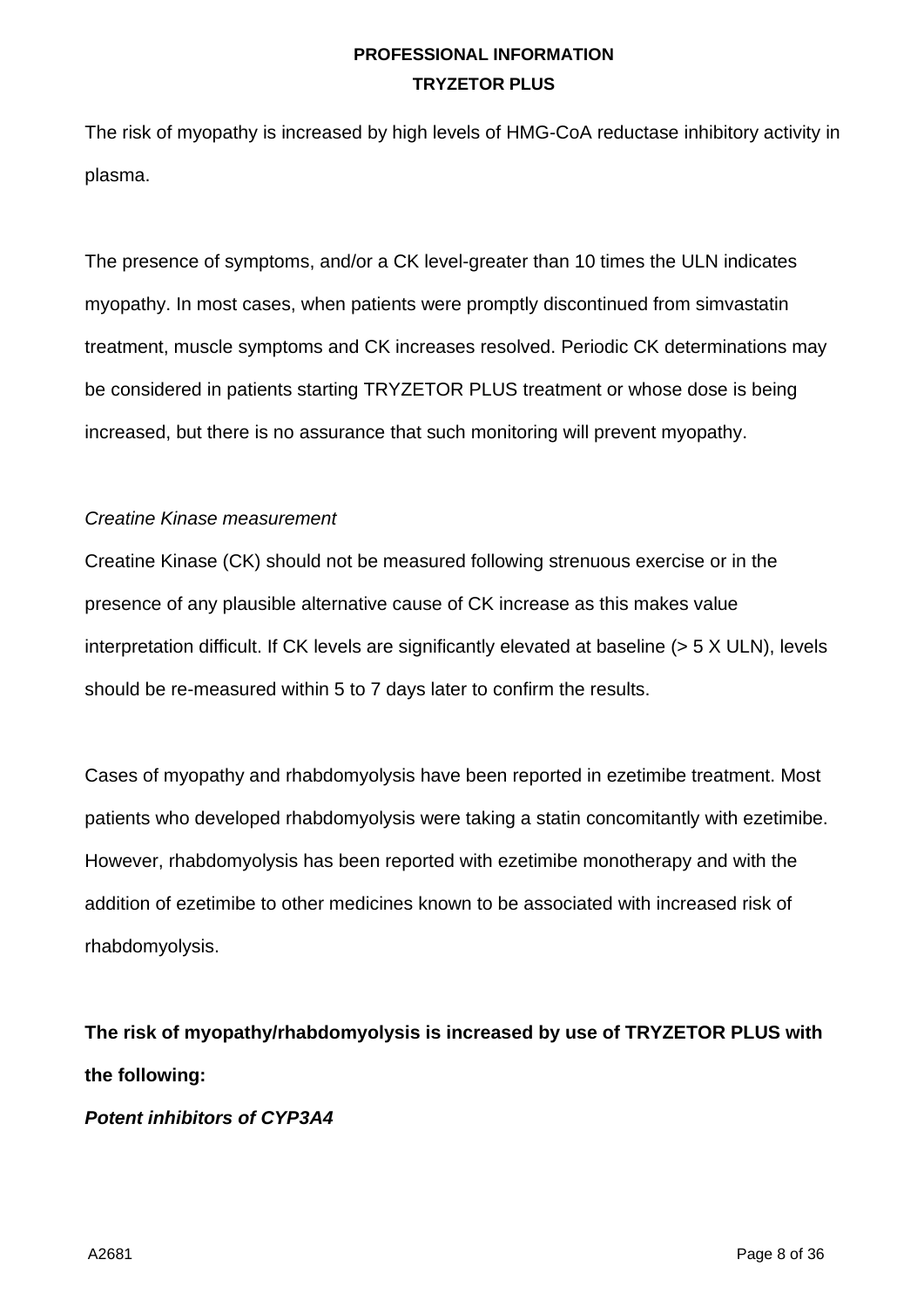Itraconazole, ketoconazole, erythromycin, clarithromycin, telithromycin, HIV protease inhibitors, or nefazodone, particularly with higher doses of TRYZETOR PLUS (see section 4.5).

#### *Other medicines*

*Fibrates*, or greater than or equal to 1 g/day of niacin, particularly with higher doses of TRYZETOR PLUS (see section 4.5).

Acipimox is structurally related to niacin. Although acipimox was not studied, the risk for muscle related toxic effects may be similar to niacin.

*CicIosporin or danazol* particularly with higher doses of TRYZETOR PLUS (see section 4.5).

*Amiodarone or verapamil* with higher doses of TRYZETOR PLUS (see section 4.5). In an ongoing clinical trial, myopathy has been reported in 6 % of patients receiving simvastatin 80 mg and amiodarone.

*Diltiazem:* Patients on diltiazem treated concomitantly with TRYZETOR PLUS 10/80 mg have a slightly increased risk of myopathy. The risk of myopathy in patients taking simvastatin 40 mg with diltiazem is similar to that in patients taking simvastatin 40 mg without diltiazem (see section 4.5).

*Fusidic acid:* Patients on fusidic acid treated concomitantly with TRYZETOR PLUS may have an increased risk of myopathy and rhabdomyolysis (see section 4.5). Patients should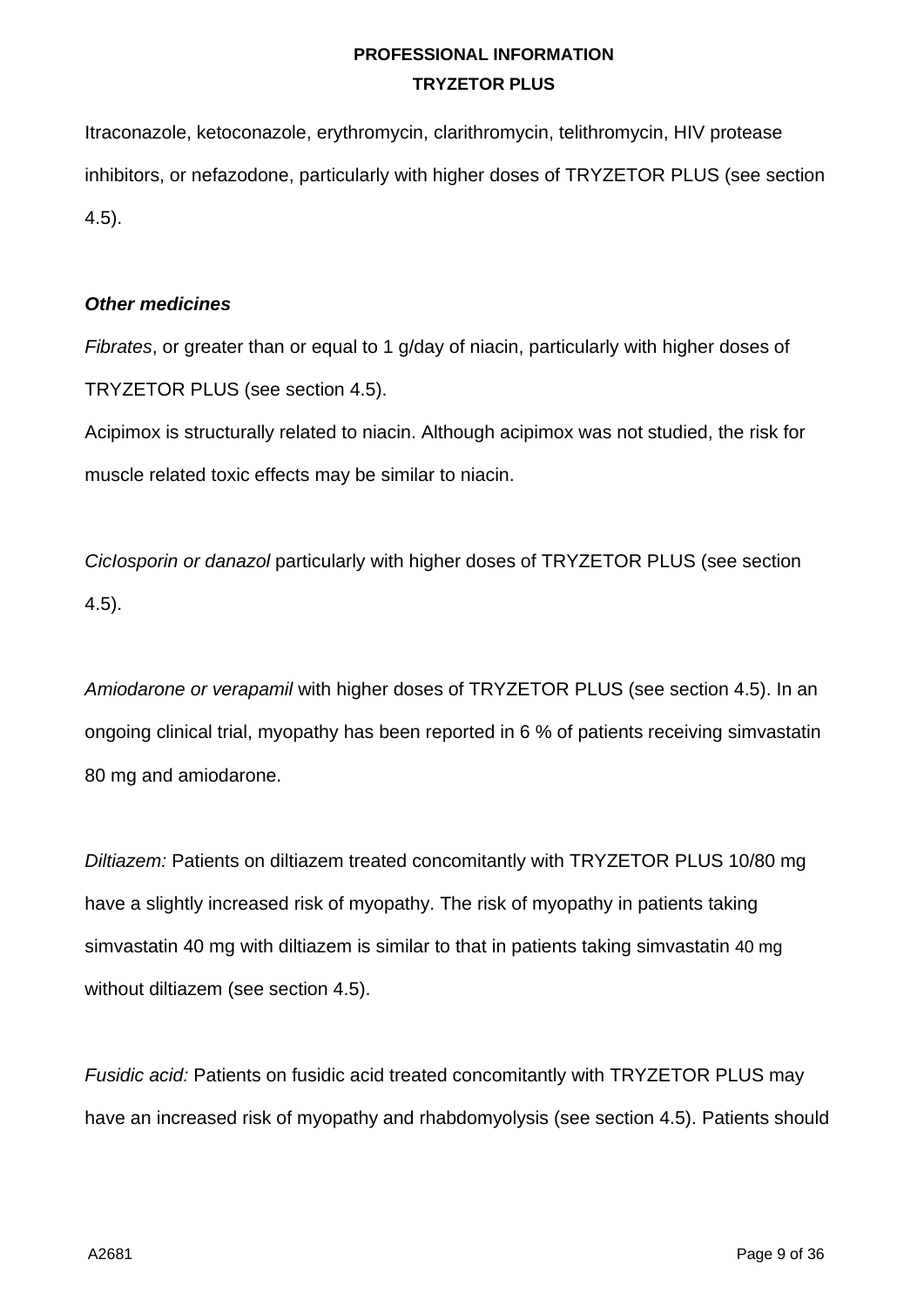be closely monitored; temporary suspension of TRYZETOR PLUS treatment may be considered.

For patients with HoFH, this risk may be increased by concomitant use of lomitapide with TRYZETOR PLUS (see section 4.5). Patients should be closely monitored; temporary suspension of TRYZETOR PLUS treatment may be considered.

Many patients who developed rhabdomyolysis on therapy with simvastatin had complicated medical histories, including renal insufficiency, usually as a consequence of long-standing diabetes mellitus. Such patients taking TRYZETOR PLUS need closer monitoring. Therapy with TRYZETOR PLUS should be temporarily stopped a few days prior to elective major surgery and when any major medical or surgical condition supervenes.

#### *Daptomycin*

Cases of myopathy and/or rhabdomyolysis have been reported with HMG-CoA reductase inhibitors (e.g. simvastatin and ezetimibe/simvastatin) co-administered with daptomycin. Caution should be used when prescribing HMG-CoA reductase inhibitors with daptomycin, as either agent can cause myopathy and/or rhabdomyolysis when given alone. Consideration should be given to temporarily suspend TRYZETOR PLUS in patients taking daptomycin. Consult the prescribing information of Daptomycin to obtain further information about this potential interaction with HMG-CoA reductase inhibitors (e.g. simvastatin and ezetimibe/simvastatin) and for further guidance related to monitoring (see section 4.5).

#### **Reduced function of transport proteins**

Reduced function of hepatic OATP transport proteins can increase the systemic exposure of simvastatin acid and increase the risk of myopathy and rhabdomyolysis. Reduced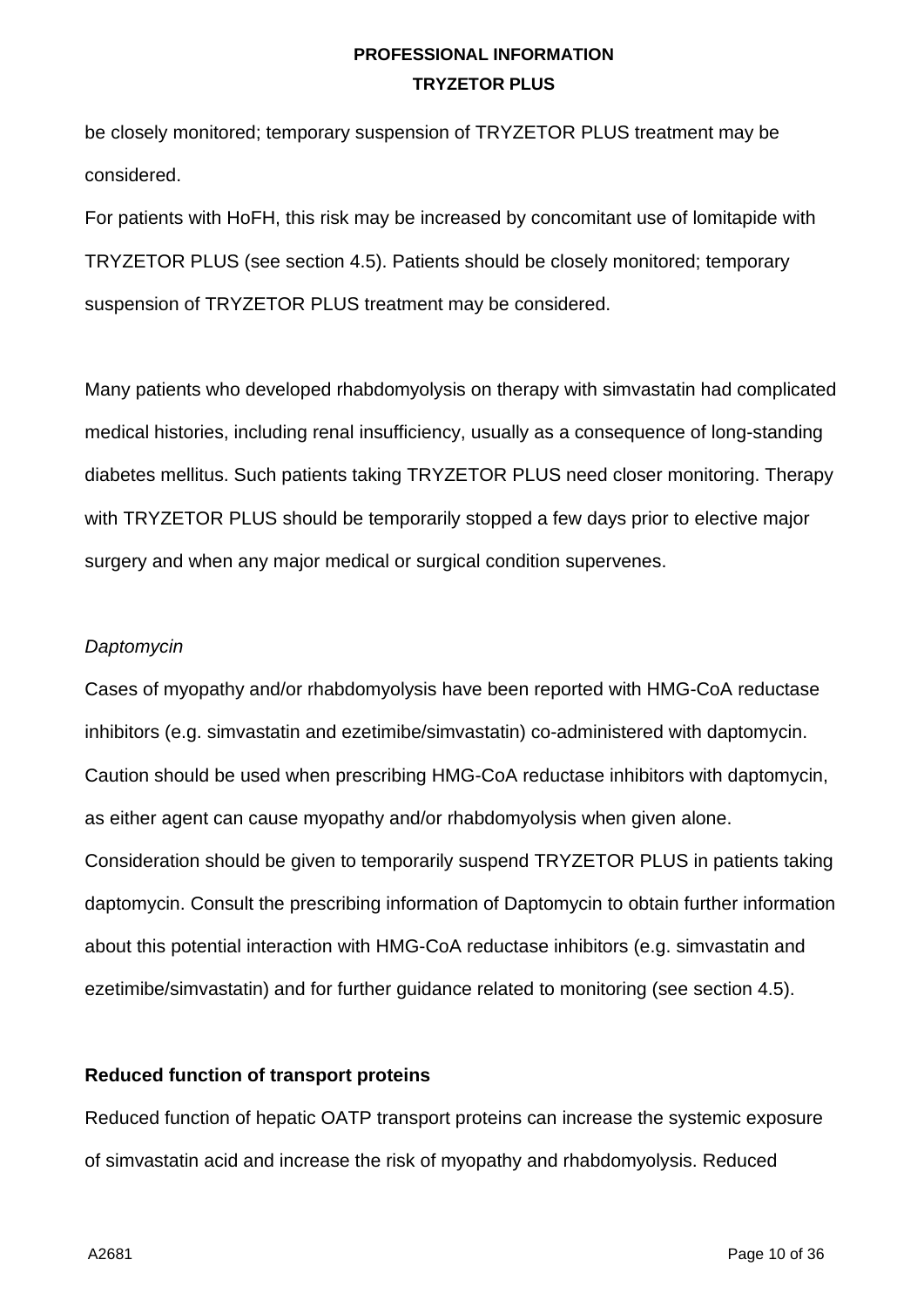function can occur as the result of inhibition by interacting medicines (e.g. ciclosporin) or in patients who are carriers of the SLCO1B1 c.521T>C genotype.

Patients carrying the SLCO1B1 gene allele (c.521T>C) coding for a less active OATP1B1 protein have an increased systemic exposure of simvastatin acid and increased risk of myopathy. The risk of high dose (80 mg) simvastatin (as contained in TRYZETOR PLUS) related myopathy is about 1 % in general, without genetic testing. Homozygote C allele carriers (also called CC) treated with 80 mg have a 15 % risk of myopathy within one year, while the risk in heterozygote C allele carriers (CT) is 1,5 %. The corresponding risk is 0,3 % in patients having the most common genotype (TT). Where available, genotyping for the presence of the C allele should be considered prior to prescribing 80 mg TRYZETOR PLUS for individual patients and high doses avoided in those found to carry the CC genotype. However, absence of this gene upon genotyping does not exclude that myopathy can still occur.

Simvastatin (as contained in TRYZETOR PLUS) is a substrate of the Breast Cancer Resistant Protein (BCRP) efflux transporter. Concomitant administration of products that are inhibitors of BCRP (e.g., elbasvir and grazoprevir) may lead to increased plasma concentrations of simvastatin and an increased risk of myopathy; therefore, a dose adjustment of TRYZETOR PLUS should be considered depending on the prescribed dose. Co-administration of elbasvir and grazoprevir with simvastatin has not been studied; however, **the dose of TRYZETOR PLUS should not exceed 10/20 mg daily in patients receiving PRODUCT NAME concomitantly with medicines containing elbasvir or grazoprevir** (see section 4.5).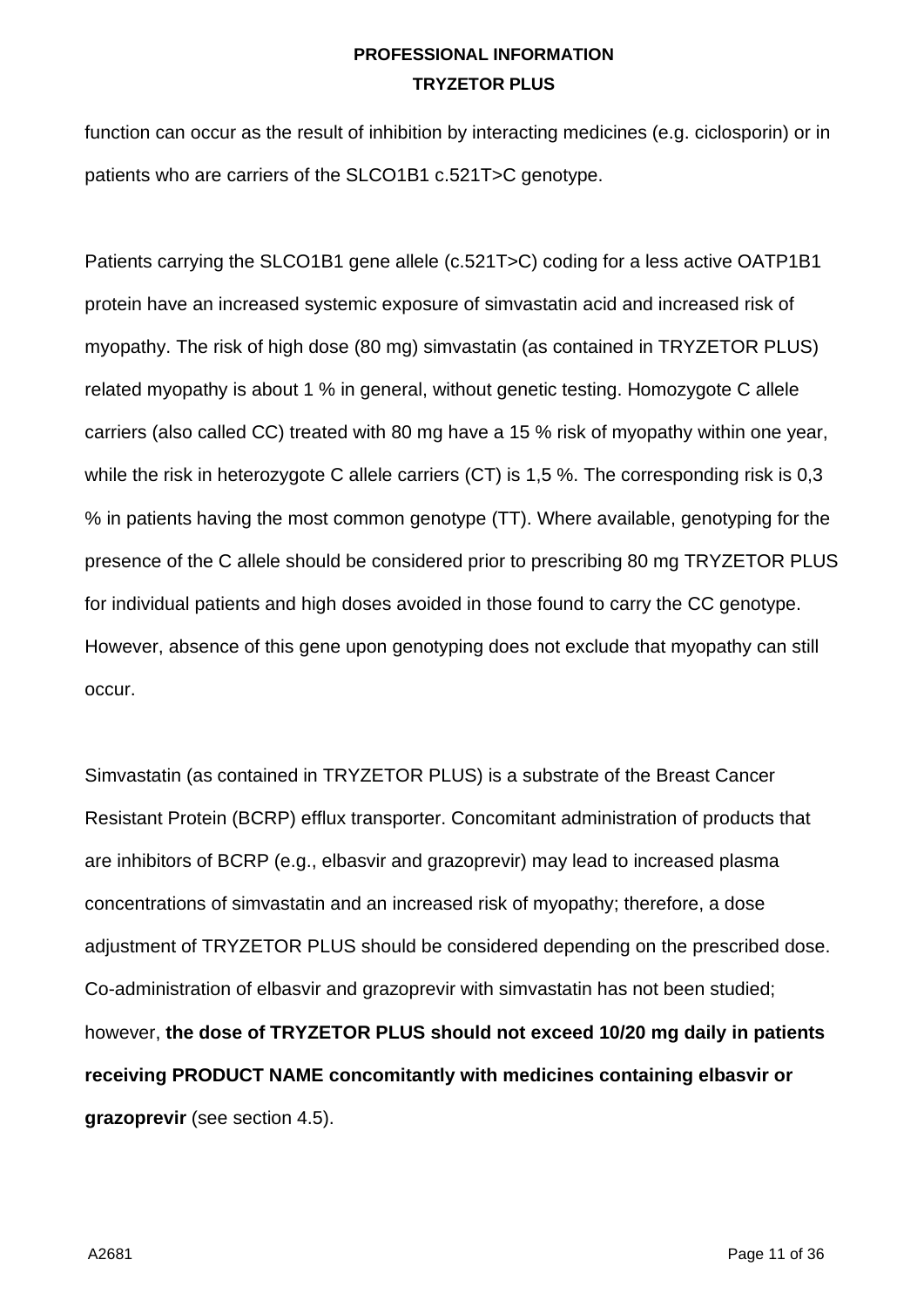#### *Anticoagulants*

If TRYZETOR PLUS is added to warfarin, another coumarin anticoagulant, or fluindione, the International Normalized Ratio (INR) should be appropriately monitored (see section 4.5).

#### **Liver Enzymes**

In controlled co-administration trials in patients receiving ezetimibe with simvastatin, consecutive transaminase elevations (greater than or equal to 3 times the ULN) have been observed (see section 4.8).

It is recommended that liver function tests be performed before treatment with TRYZETOR PLUS begins and thereafter when clinically indicated. Patients titrated to the 10/80 mg dose should receive an additional test prior to titration; 3 months after titration to the 10/80 mg dose, and periodically thereafter (e.g. semi-annually) for the first year of treatment. Special attention should be paid to patients who develop elevated serum transaminase levels, and in these patients, measurements should be repeated promptly and then performed more frequently. If the transaminase levels show evidence of progression, particularly if they rise to 3 times the ULN and are persistent, TRYZETOR PLUS should be discontinued. Note that ALT may emanate from muscle, therefore ALT rising with CK may indicate myopathy.

There have been reports of fatal and non-fatal hepatic failure in patients taking statins, including simvastatin. If serious liver injury with clinical symptoms and/or hyperbilirubinaemia or jaundice occurs during treatment with TRYZETOR PLUS promptly interrupt therapy. If an alternate aetiology is not found, do not restart TRYZETOR PLUS.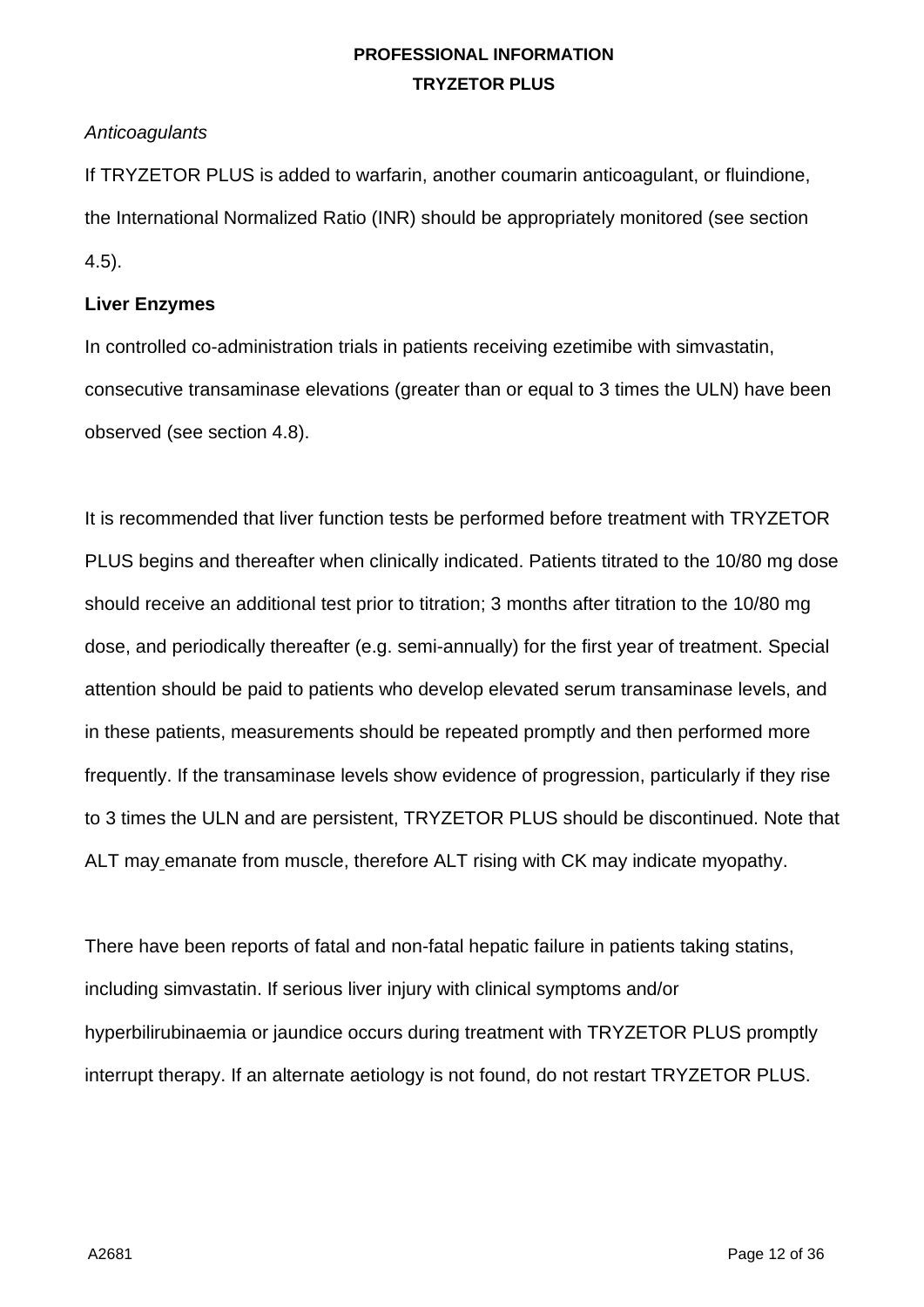TRYZETOR PLUS should be used with caution in patients who consume substantial quantities of alcohol and/or have a past history of liver disease. Active liver diseases or unexplained persistent transaminase elevations are contraindications to the use of TRYZETOR PLUS (see section 4.3).

#### **Hepatic impairment**

Due to the unknown effects of the increased exposure to ezetimibe in patients with moderate or severe hepatic impairment, TRYZETOR PLUS is contraindicated (see section 4.3).

### **Diabetes mellitus**

Some evidence suggests that statins as a class raise blood glucose and, in some patients at high risk of future diabetes, may produce a level of hyperglycaemia where formal diabetes care is appropriate. This risk, however, is outweighed by the reduction in vascular risk with statins and therefore should not be a reason for stopping TRYZETOR PLUS treatment. Patients at risk (fasting glucose 5,6 to 6,9 mmol/L, BMI > 30 kg/m2, raised triglycerides, hypertension) should be monitored both clinically and biochemically.

### **Interstitial lung disease**

Cases of interstitial lung disease have been reported with some statins,

including simvastatin (as contained in TRYZETOR PLUS), especially with long term therapy (see section 4.8). Presenting features can include dyspnoea, non-productive cough and deterioration in general health (fatigue, weight loss and fever). If it is suspected a patient has developed interstitial lung disease, TRYZETOR PLUS therapy should be discontinued.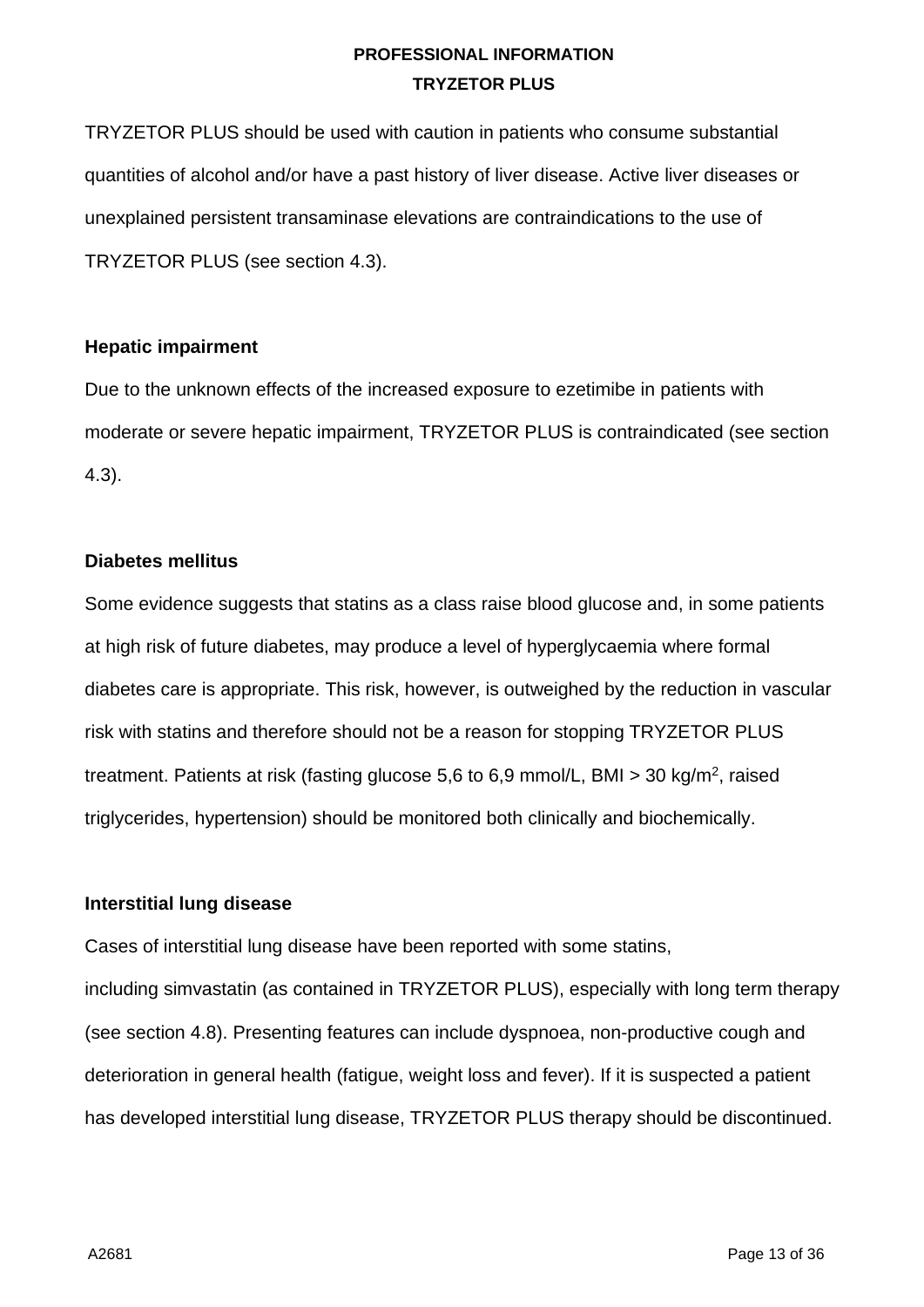#### **Porphyria**

Simvastatin has been classified as probably porphyrinogenic and should therefore only be prescribed for compelling reasons and precautions should be considered in all patients.

#### **Paediatric population**

The safety and efficacy of ezetimibe co-administered with doses of simvastatin above 40 mg daily have not been studied in paediatric patients aged 10 to 17 years. Ezetimibe has not been studied in patients younger than 10 years of age or in premenarche girls (see sections 4.2 and 4.8).

The long-term efficacy of therapy with ezetimibe in patients below 17 years of age to reduce morbidity and mortality in adulthood has not been studied.

#### **Lactose**

TRYZETOR PLUS contains lactose. Patients with the rare hereditary conditions of galactose intolerance e.g. galactosaemia, Lapp total lactase deficiency or glucosegalactose malabsorption should not take TRYZETOR PLUS.

#### **4.5 Interaction with other medicines and other forms of interaction**

No clinically significant pharmacokinetic interaction was seen when ezetimibe was coadministered with simvastatin.

TRYZETOR PLUS is bioequivalent to co-administered ezetimibe and simvastatin.

### **CYP3A4 Interactions**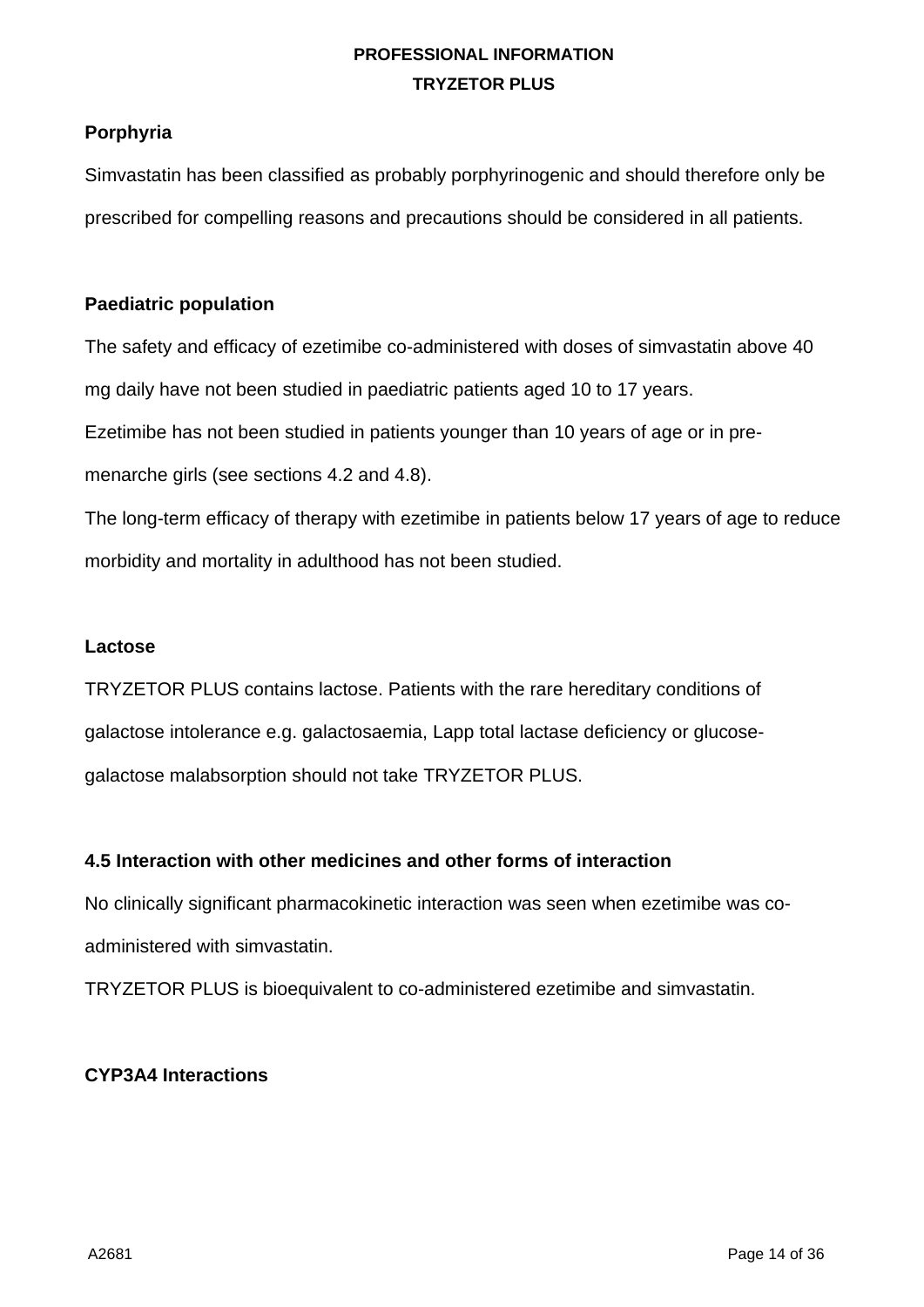No clinically significant pharmacokinetic interactions have been observed between ezetimibe and medicines known to be metabolised by cytochromes P450 1A2, 2D6, 2C8, 2C9 and 3A4, or N-acetyltransferase.

Simvastatin is metabolised by CYP3A4 but has no CYP3A4 inhibitory activity, therefore it is not expected to affect the plasma concentrations of other medicines metabolised by CYP3A4.

### **Pharmacodynamic interactions**

*Interactions with lipid-lowering medicinal products that can cause myopathy when given alone*

The risk of myopathy, including rhabdomyolysis, is increased during concomitant administration of simvastatin with fibrates. Additionally, there is a pharmacokinetic interaction of simvastatin with gemfibrozil resulting in increased simvastatin plasma levels (see below *Pharmacokinetic interactions* and sections 4.3 and 4.4). Cases of myopathy/rhabdomyolysis have been associated with simvastatin co-administered with lipid-modifying doses ( $\geq 1$  g/day) of niacin (see section 4.4).

Fibrates may increase cholesterol excretion into the bile, leading to cholelithiasis. In a preclinical study in dogs, ezetimibe increased cholesterol in the gallbladder bile (see section 5.3). Although the relevance of this preclinical finding to humans is unknown, coadministration of TRYZETOR PLUS with fibrates is not recommended (see section 4.4).

### **Pharmacokinetic Interactions**

Prescribing recommendations for interacting agents are summarised in the table below:

| Medicine Interactions Associated with Increased Risk of |                                    |
|---------------------------------------------------------|------------------------------------|
| Myopathy/Rhabdomyolysis                                 |                                    |
| Interacting medicines                                   | <b>Prescribing recommendations</b> |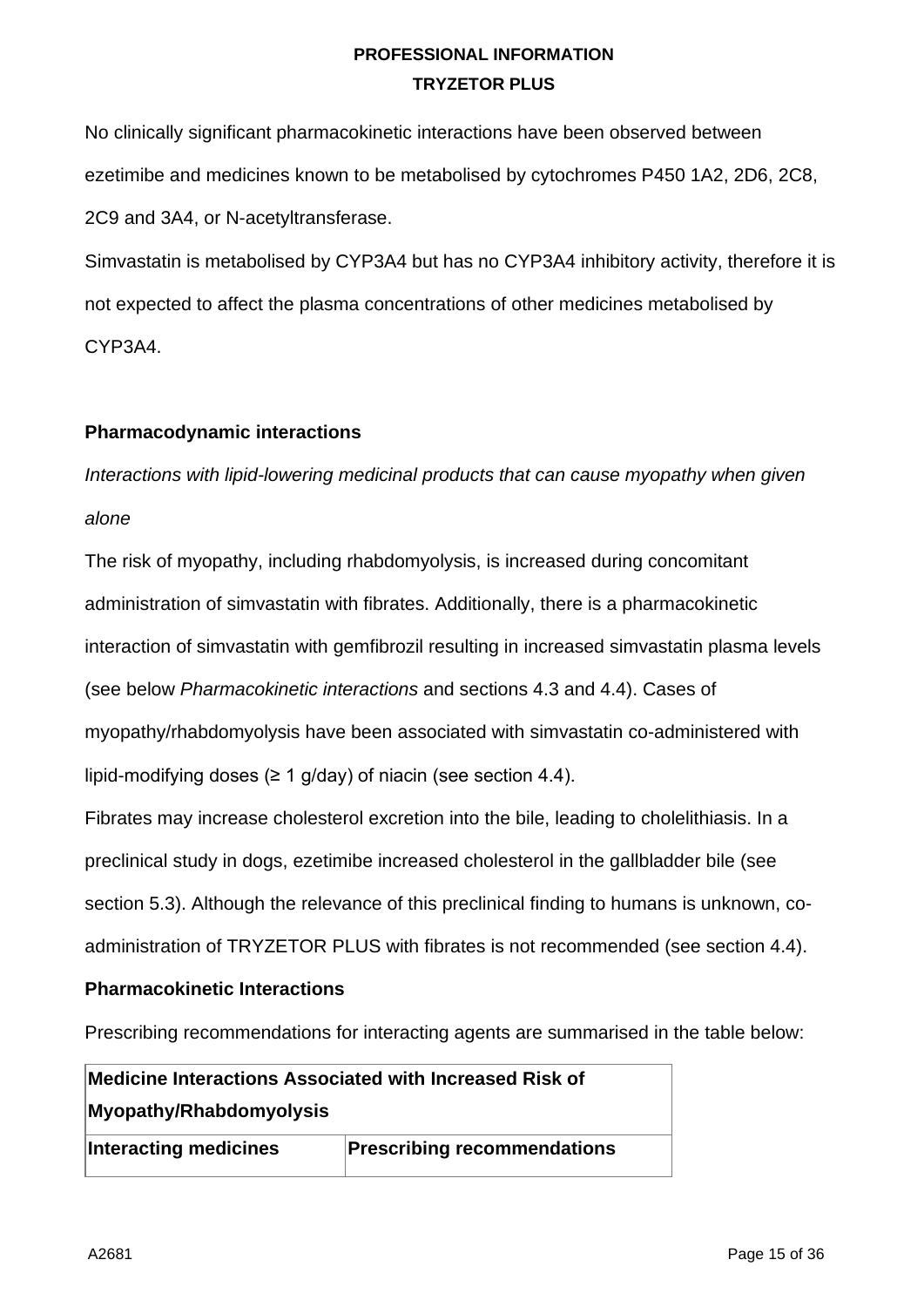|                               | Potent CYP3A4 inhibitors, e.g. <sup>*</sup> If treatment is unavoidable, then |
|-------------------------------|-------------------------------------------------------------------------------|
| Itraconazole*                 | <b>TRYZETOR PLUS should be</b>                                                |
| Ketoconazole*                 | discontinued. All other potent CYP3A4                                         |
| Posaconazole                  | Inhibitors should be avoided.                                                 |
| Voriconazole                  |                                                                               |
| Erythromycin*                 |                                                                               |
| Clarithromycin*               |                                                                               |
| Telithromycin*                |                                                                               |
| HIV protease inhibitors (e.g. |                                                                               |
| nelfinavir)                   |                                                                               |
| <b>Boceprevir</b>             |                                                                               |
| <b>Telaprevir</b>             |                                                                               |
| Nefazodone                    |                                                                               |
| Cobicistat                    |                                                                               |
| Ciclosporin                   |                                                                               |
| Danazol                       |                                                                               |
| Gemfibrozil                   |                                                                               |
| <b>Other Fibrates</b>         | Not recommended with TRYZETOR                                                 |
| <b>Fusidic acid</b>           | <b>PLUS</b>                                                                   |
| Niacin (nicotinic acid)       | For Asian patients, not recommended                                           |
| (≥ 1 g/day)                   | with TRYZETOR PLUS                                                            |
| Amiodarone                    | Do not exceed 10/20 mg TRYZETOR                                               |
| Amlodipine                    | <b>PLUS daily</b>                                                             |
| Verapamil                     |                                                                               |
| <b>Diltiazem</b>              |                                                                               |
| Niacin ( $\geq 1$ g/day)      |                                                                               |
| Elbasvir                      |                                                                               |
| Grazoprevir                   |                                                                               |
| Lomitapide                    | For patients with HoFH, do not exceed                                         |
| Daptomycin                    | 10/40 mg TRYZETOR PLUS daily                                                  |
| Grapefruit juice              | Avoid grapefruit juice when taking                                            |
|                               | <b>TRYZETOR PLUS</b>                                                          |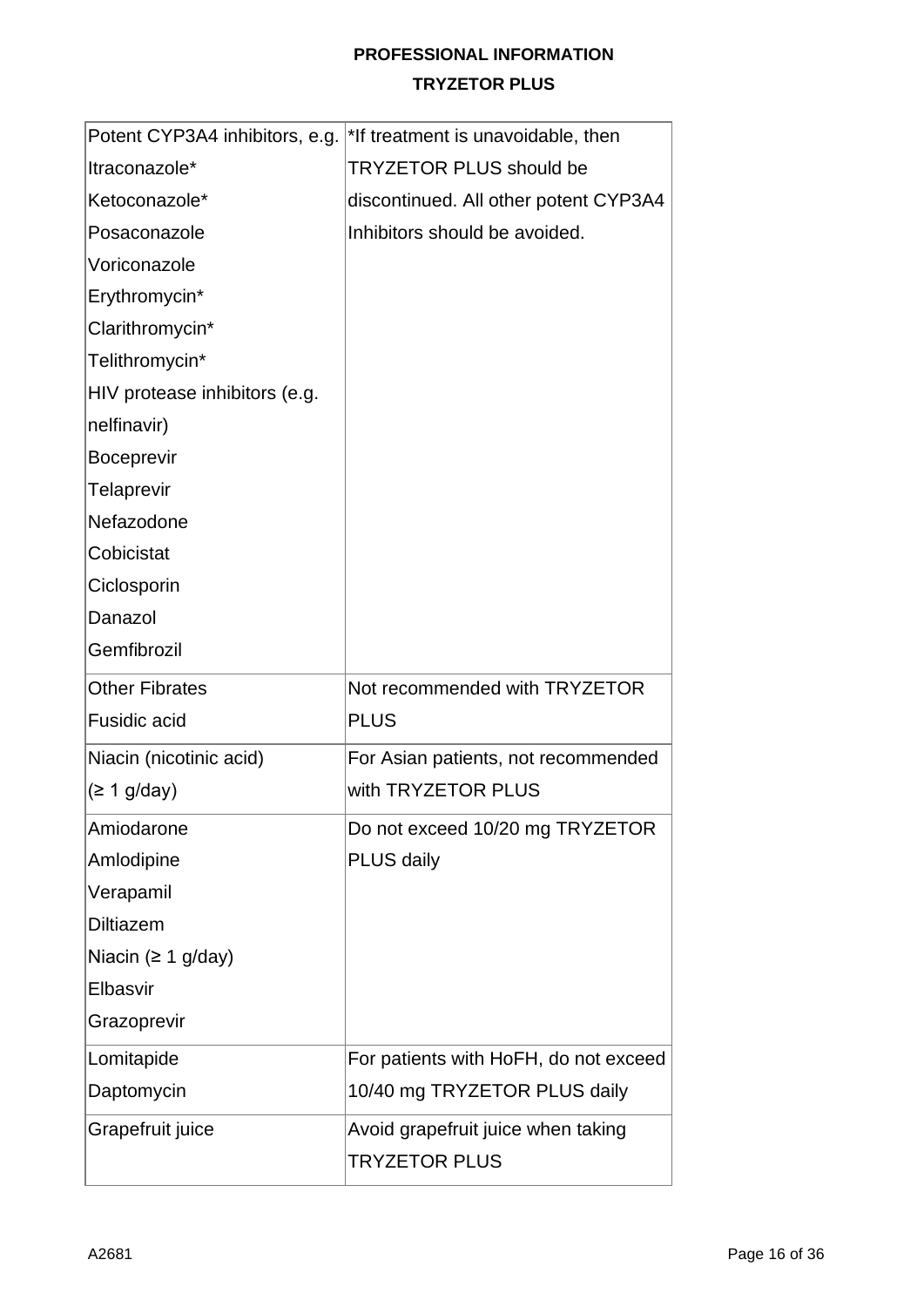#### *EZETIMIBE:*

#### **Antacids**

Concomitant antacid administration with TRYZETOR PLUS decreased the rate of absorption of ezetimibe but had no effect on the bioavailability of ezetimibe. This decreased rate of absorption is not considered clinically significant.

#### **Cholestyramine**

Concomitant cholestyramine administration decreased the mean AUC of total ezetimibe (ezetimibe + ezetimibe glucuronide) by approximately 55 %. The incremental LDL-C reduction due to adding TRYZETOR PLUS to cholestyramine may be lessened by this interaction.

#### **Fibrates**

Concomitant fenofibrate or gemfibrozil administration increased total ezetimibe concentrations approximately 1,5 and 1,7-fold respectively, however these increases are not considered clinically significant. The safety and effectiveness of TRYZETOR PLUS administered with fibrates have not been established. Fibrates may increase cholesterol excretion into the bile, leading to cholelithiasis. In a preclinical study in dogs, ezetimibe increased cholesterol in the gallbladder bile. Although the relevance of this preclinical finding to humans is unknown, co-administration of TRYZETOR PLUS with fibrates is not recommended until use in patients is studied.

#### *SIMVASTATIN:*

Simvastatin is metabolised by CYP3A4 but has no CYP3A4 inhibitory activity, therefore it is not expected to affect the plasma concentrations of other medicines metabolised by CYP3A4.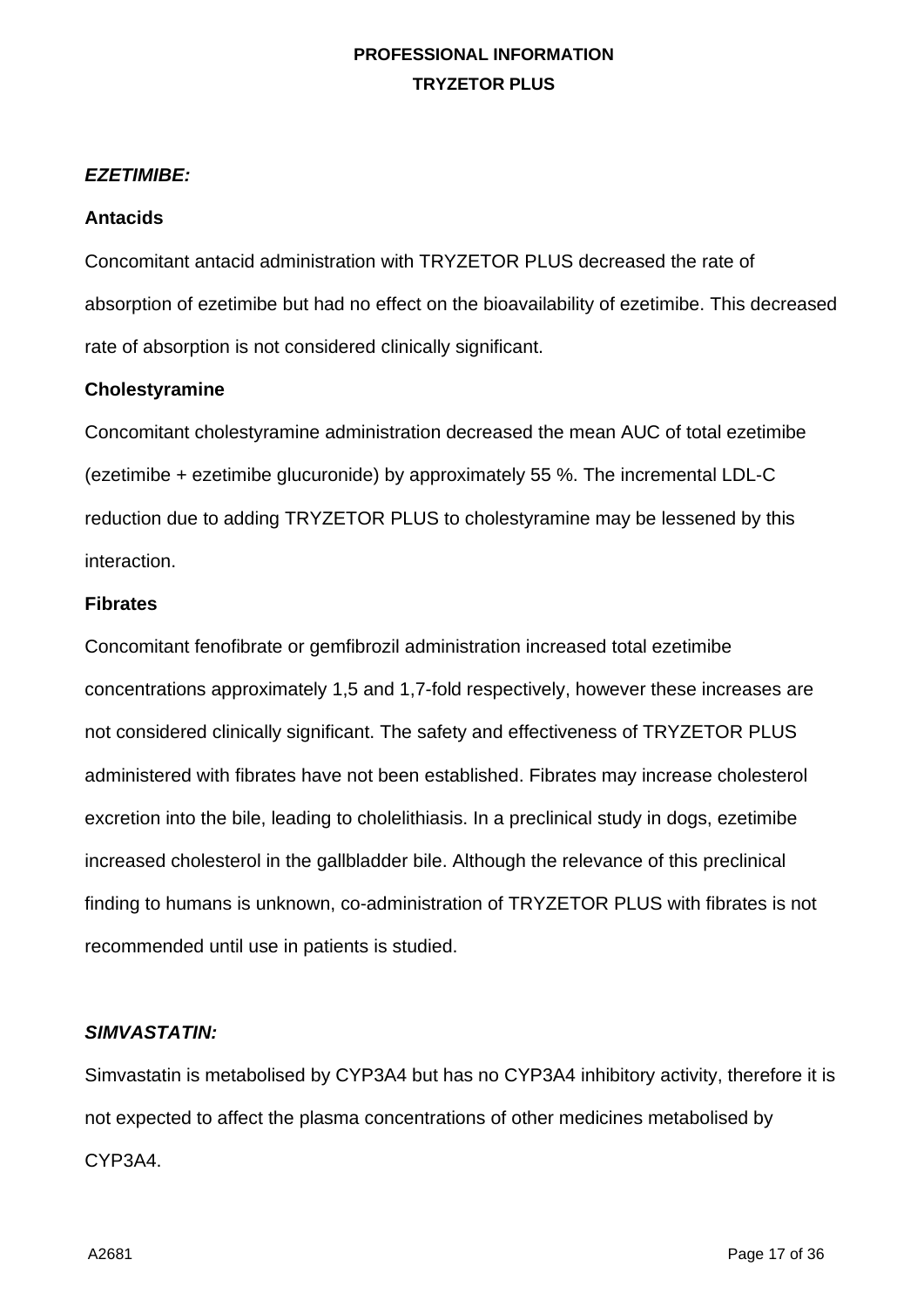The following potent inhibitors of CYP3A4 increase the risk of myopathy by reducing the elimination of the simvastatin component of TRYZETOR PLUS (see sections 4.3 and 4.4): Itraconazole, ketoconazole, erythromycin, clarithromycin, telithromycin, HIV protease inhibitors and nefazodone.

#### **Fluconazole**

Cases of rhabdomyolysis associated with concomitant administration of simvastatin and fluconazole have been reported (see section 4.4).

#### **Ciclosporin or danazol**

The risk of myopathy/rhabdomyolysis is increased by concomitant administration of ciclosporin or danazol, particularly with higher doses of TRYZETOR PLUS (see sections 4.3 and 4.4).

In a study of 8 post-renal transplant patients with creatinine clearance of greater than 50 ml/min on a stable dose of ciclosporin, a single 10 mg dose of ezetimibe resulted in a 3,4-fold (range 2,3 to 7,9-fold) increase in the mean AUC for total ezetimibe compared to healthy patients. In a different study, a renal transplant patient with severe renal insufficiency (creatinine clearance of 13,2 ml/min/1,73 m2) receiving multiple medicines, including ciclosporin, demonstrated a 12-fold greater exposure to total ezetimibe compared to healthy subjects. In a two-period crossover study in 12 healthy subjects, daily administration of 20 mg ezetimibe for 8 days with a single 100 mg dose of ciclosporin on Day 7 resulted in a mean 15 % increase in ciclosporin, AUC (range 10 % decrease to 51 % increase) compared to a single 100 mg dose of ciclosporin alone (see section 4.4).

#### **Fusidic Acid**

Patients on fusidic acid treated concomitantly with TRYZETOR PLUS may have an increased risk of myopathy and rhabdomyolysis (see section 4.4). The mechanism of this interaction (whether it is pharmacodynamics or pharmacokinetic, or both) is yet unknown.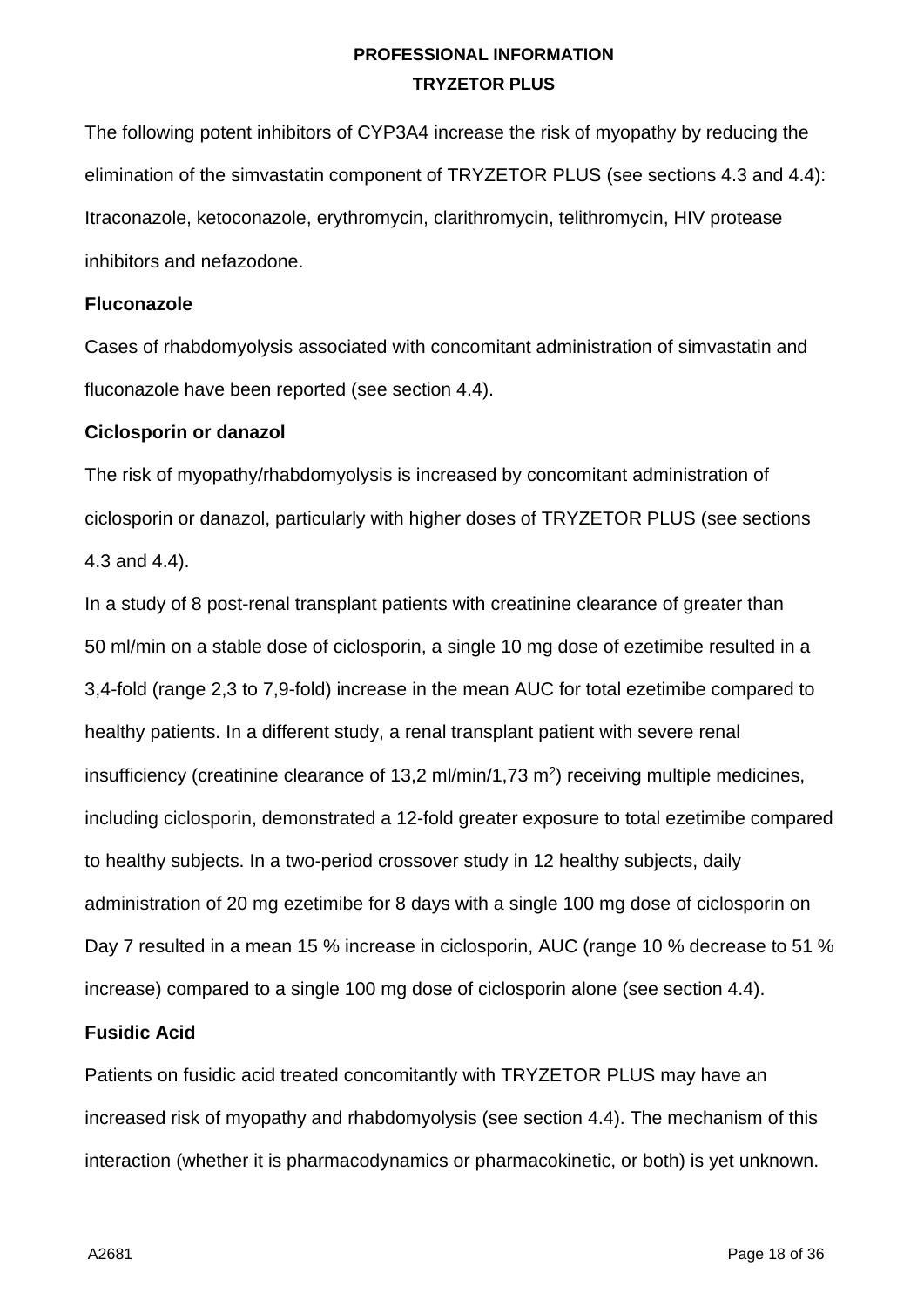There have been reports of rhabdomyolysis (including some fatalities) in patients receiving this combination. Co-administration of fusidic acid and TRYZETOR PLUS may cause increased plasma concentrations of both medicines.

If treatment with systemic fusidic acid is necessary, TRYZETOR PLUS treatment should be discontinued throughout the duration of the fusidic acid treatment.

#### **Amiodarone or verapamil**

The risk of myopathy/rhabdomyolysis is increased by concomitant administration of amiodarone or verapamil with higher doses of TRYZETOR PLUS, therefore, the dose of TRYZETOR PLUS should not exceed 10/20 mg daily in patients receiving concomitant medicine with amiodarone (see section 4.4).

#### **Diltiazem**

Patients on diltiazem treated concomitantly with TRYZETOR PLUS 10/80 mg have a slightly increased risk of myopathy, therefore, the dose of TRYZETOR PLUS should not exceed 10/20 mg daily in patients receiving concomitant medicine with diltiazem (see section 4.4).

### **Amlodipine**

Patients on amlodipine treated concomitantly with simvastatin (as contained in TRYZETOR PLUS) have an increased risk of myopathy. In a pharmacokinetic study, concomitant administration of amlodipine caused a 1,6-fold increase in exposure of simvastatin acid. Therefore, the dose of TRYZETOR PLUS should not exceed 10/20 mg daily in patients receiving concomitant medicine with amlodipine.

#### **Lomitapide**

The risk of myopathy and rhabdomyolysis may be increased by concomitant administration of lomitapide with simvastatin (see sections 4.3 and 4.4). Therefore, in patients with HoFH,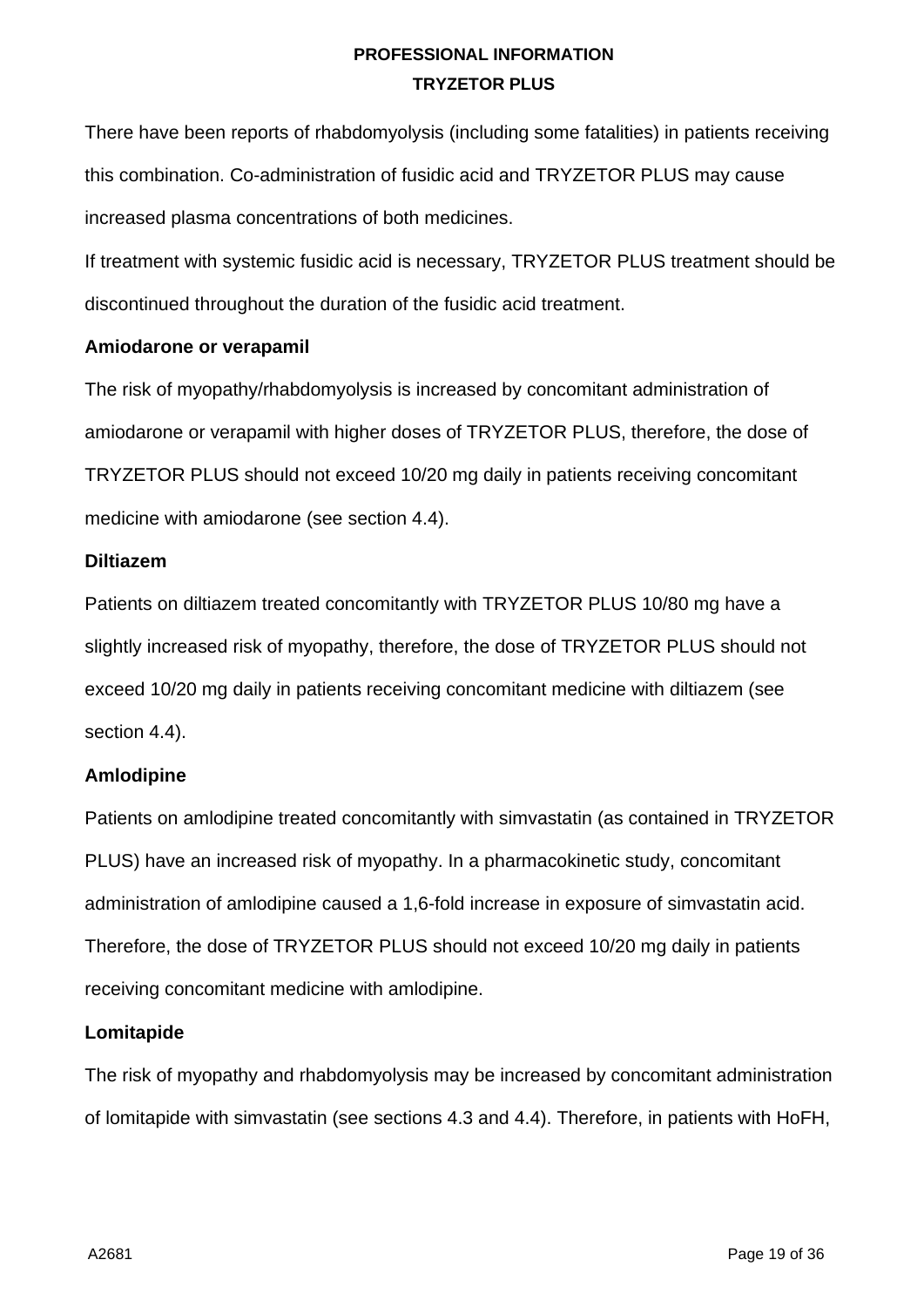the dose of TRYZETOR PLUS must not exceed 10/40 mg daily in patients receiving concomitant medication with lomitapide.

#### **Moderate Inhibitors of CYP3A4**

Patients taking other medicines labelled as having a moderate inhibitory effect on CYP3A4 concomitantly with TRYZETOR PLUS, particularly higher TRYZETOR PLUS doses, may have an increased risk of myopathy (see section 4.4).

### **Inhibitors of the Transport Protein OATP1B1**

Simvastatin acid is a substrate of the transport protein OATP1B1. Concomitant administration of medicines that are inhibitors of the transport protein OATP1B1 may lead to increased plasma concentrations of simvastatin acid and an increased risk of myopathy (see sections 4.3 and 4.4).

### **Inhibitors of Breast Cancer Resistant Protein (BCRP)**

Concomitant administration of medicines that are inhibitors of BCRP, including products containing elbasvir or grazoprevir, may lead to increased plasma concentrations of simvastatin and an increased risk of myopathy (see sections 4.2 and 4.4).

### **Grapefruit juice**

Grapefruit juice inhibits cytochrome P450 3A4. Concomitant intake of large quantities (over 1 litre daily) of grapefruit juice and simvastatin resulted in a 7-fold increase in exposure to simvastatin acid. Intake of 240 ml of grapefruit juice in the morning and administration of simvastatin in the evening also resulted in a 1,9-fold increase. Intake of grapefruit juice during treatment with TRYZETOR PLUS should therefore be avoided.

### **Colchicine**

There have been reports of myopathy and rhabdomyolysis with the concomitant administration of colchicine and simvastatin, in patients with renal impairment. Close clinical monitoring of such patients taking this combination is advised.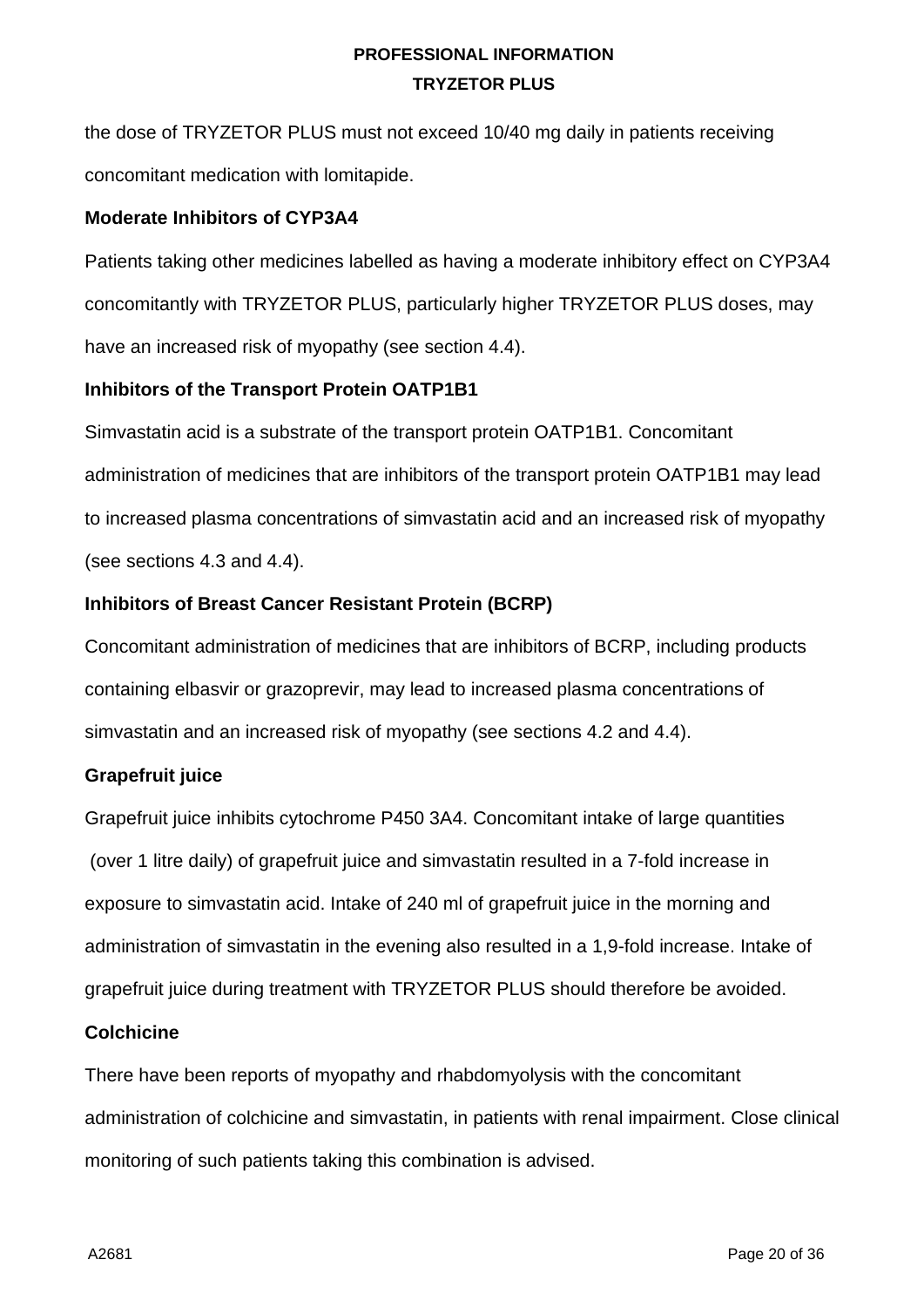### **Rifampicin**

Because rifampicin is a potent CYP3A4 inducer, patients undertaking long-term rifampicin therapy (e.g. treatment of tuberculosis) may experience loss of efficacy of simvastatin. In a pharmacokinetic study in normal volunteers, the area under the plasma concentration curve (AUC) for simvastatin acid was decreased by 93 % with concomitant administration of rifampicin.

#### **Niacin**

Cases of myopathy/rhabdomyolysis have been observed with simvastatin co-administered with lipid-modifying doses ( $\geq 1$  g/day) of niacin (see section 4.4).

### **Daptomycin**

The risk of myopathy and/or rhabdomyolysis may be increased by concomitant administration of HMG-CoA reductase inhibitors (e.g. simvastatin and ezetimibe/simvastatin) and daptomycin (see section 4.4).

### *Effect of TRYZETOR PLUS on the pharmacokinetics of other products*

### *Anticoagulants*

### *EZETIMIBE:*

Concomitant administration of ezetimibe (10 mg once daily) had no significant effect on bioavailability of warfarin and prothrombin time in a study of healthy adult males. However, there have been post-marketing reports of increased International Normalized Ratio in patients who had ezetimibe added to warfarin or fluindione (see section 4.4). The effect of TRYZETOR PLUS on prothrombin time has not been studied.

#### *SIMVASTATIN:*

In two clinical studies, one in healthy subjects and the other in hypercholesterolaemic patients, simvastatin 20 to 40 mg/day modestly potentiated the effect of coumarin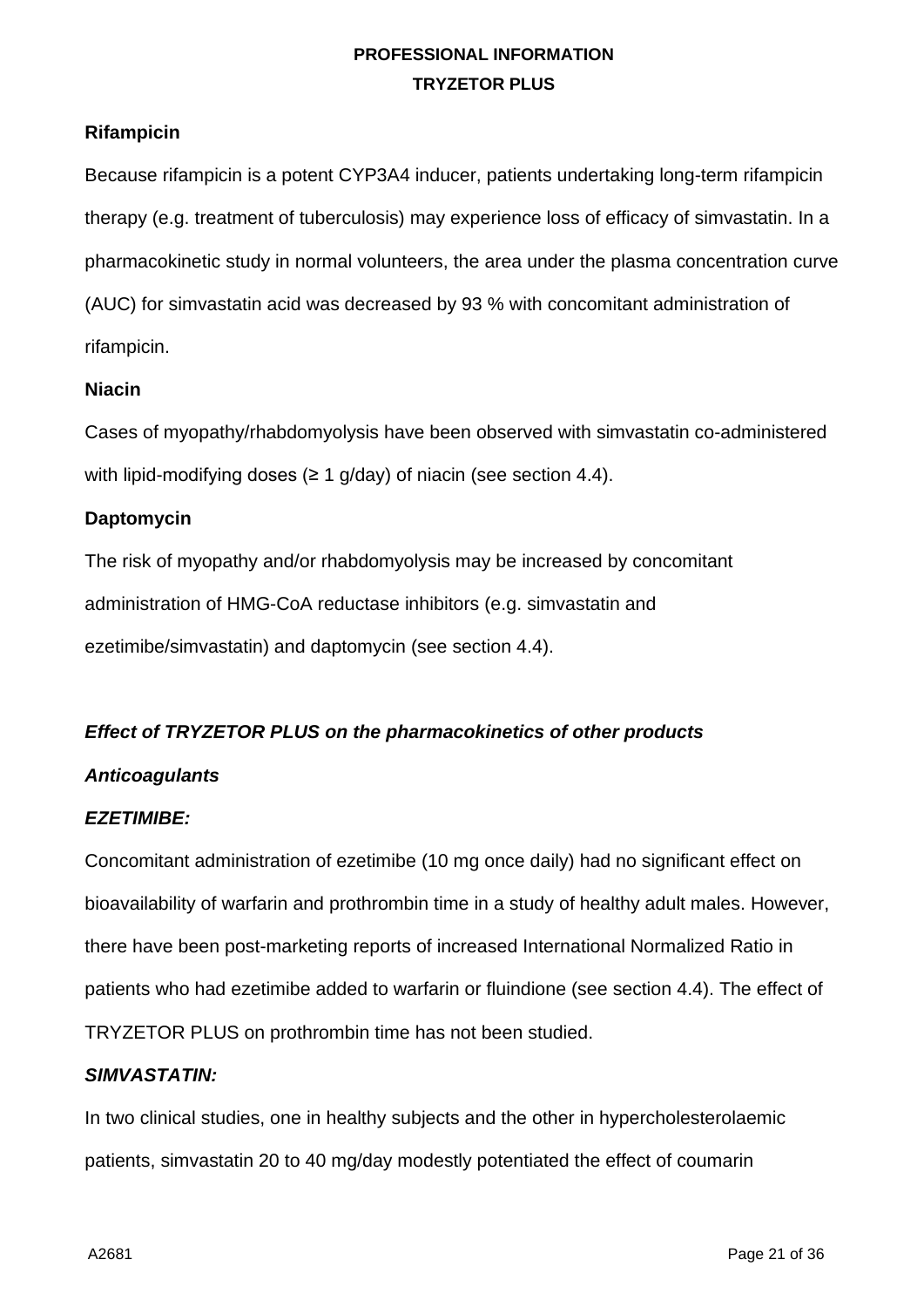anticoagulants: the prothrombin time, reported as International Normalised Ratio (INR), increased from a baseline of 1,7 to 1,8 and from 2,6 to 3,4 in the volunteer and patient studies, respectively. In patients taking coumarin anticoagulants, prothrombin time should be determined before starting TRYZETOR PLUS and frequently enough during early therapy to ensure that no significant alteration of prothrombin time occurs. Once a stable prothrombin time has been documented, prothrombin times can be monitored at the intervals usually recommended for patients on coumarin anticoagulants. If the dose of TRYZETOR PLUS is changed or discontinued, the same procedure should be repeated. Simvastatin therapy has not been associated with bleeding or with changes in prothrombin time in patients not taking anticoagulants.

#### **Paediatric population**

Interaction studies have only been performed in adults.

### **4.6 Fertility, pregnancy and lactation**

### **Pregnancy**

TRYZETOR PLUS is contraindicated during pregnancy (see section 4.3.).

No controlled clinical trials with simvastatin have been conducted in pregnant women. Reports of congenital anomalies following intrauterine exposure to HMG-CoA reductase inhibitors have been received. The safety of TRYZETOR PLUS in pregnant women has not been established.

Maternal treatment with TRYZETOR PLUS may reduce the foetal levels of mevalonate which is a precursor of cholesterol biosynthesis. For this reason, TRYZETOR PLUS should not be used in women who are pregnant, trying to become pregnant or suspect they are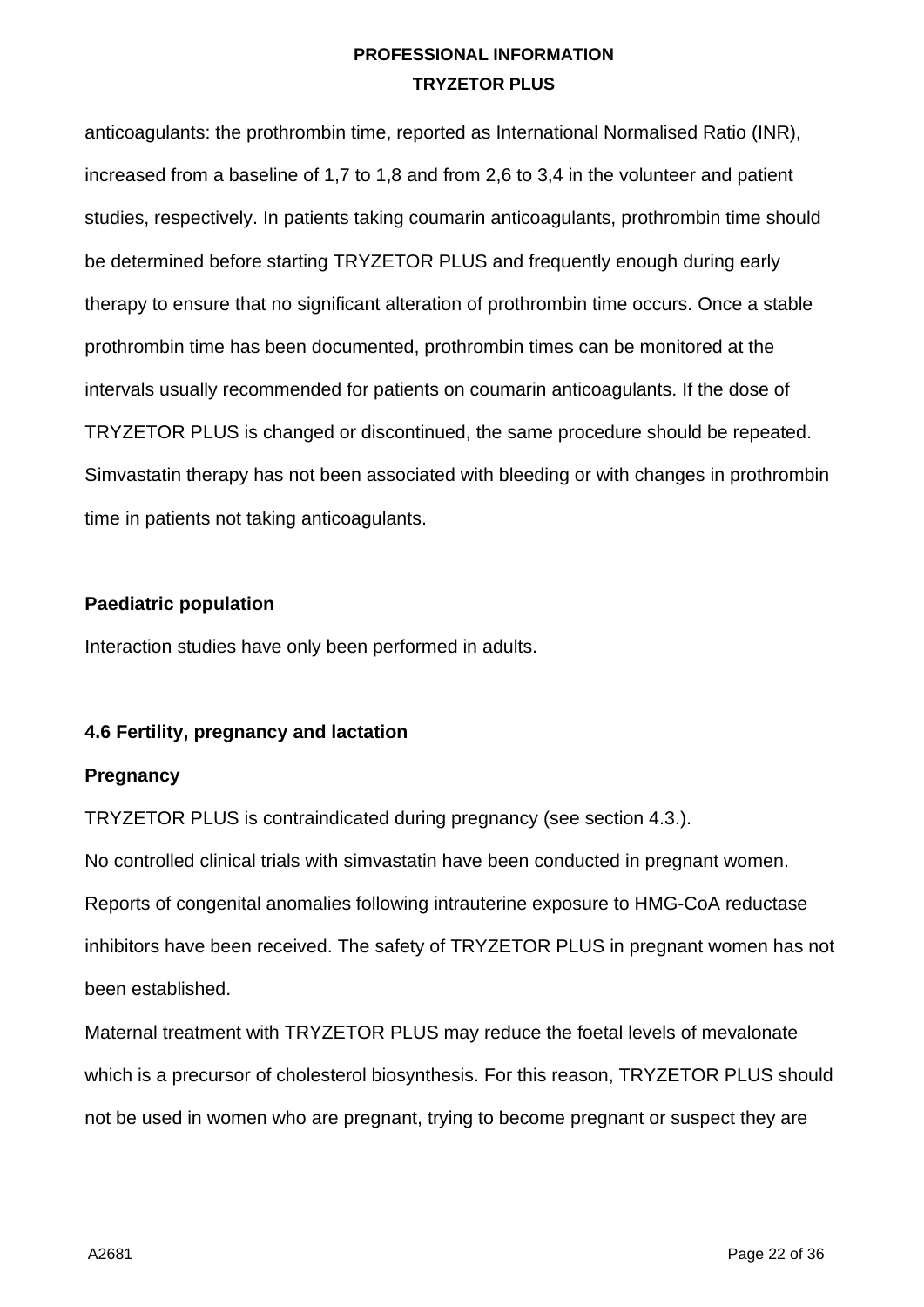pregnant. Treatment with TRYZETOR PLUS should be suspended for the duration of

pregnancy or until it has been determined that the woman is not pregnant.

No clinical data on exposed pregnancies are available for ezetimibe.

### **Breastfeeding**

TRYZETOR PLUS is contraindicated during lactation (see section 4.3.).

Studies in rats have shown that ezetimibe is excreted in milk. It is not known whether the

active ingredients of TRYZETOR PLUS are excreted into human breast milk; therefore,

women who are nursing should not take TRYZETOR PLUS.

#### **Fertility**

No clinical trial data are available on the effects of ezetimibe or simvastatin on human fertility.

### **4.7 Effects on ability to drive and use machines**

No studies on the effects on ability to drive and use machines have been performed. However, when driving vehicles or operating machines, it should be taken into account that dizziness has been reported when taking TRYZETOR PLUS.

### **4.8 Undesirable effects**

### **a. Summary of the safety profile**

The most common adverse effects include headache, abdominal pain and diarrhoea.

The commonest adverse effect with simvastatin is gastrointestinal disturbances.

#### **b. Tabulated summary of adverse reactions**

#### **Adverse effects with TRYZETOR PLUS**

| System Organ | <b>Frequency</b> | Side effects |
|--------------|------------------|--------------|
| <b>Class</b> |                  |              |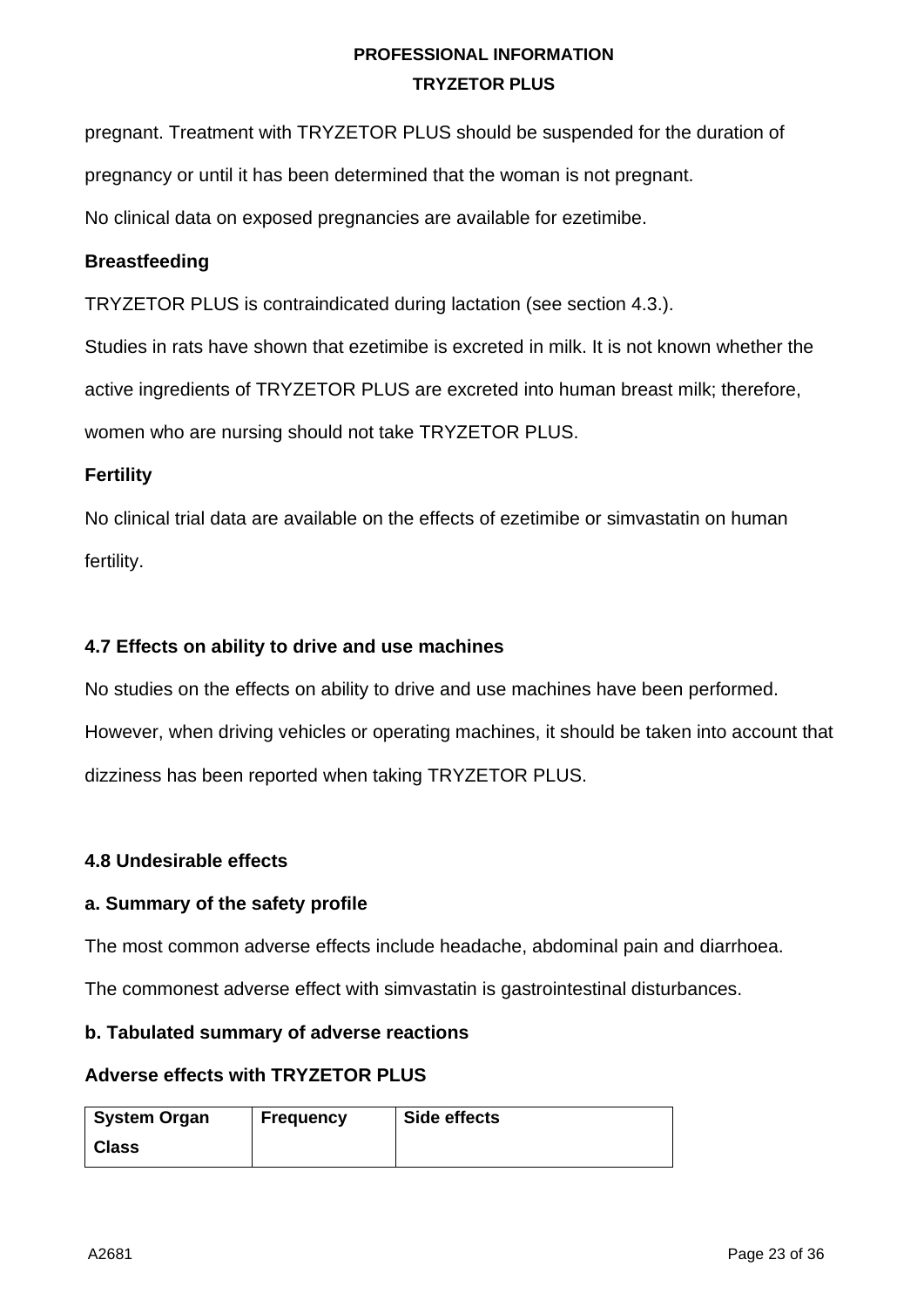| <b>Blood and</b>    | Frequency     | Thrombocytopenia, anaemia              |
|---------------------|---------------|----------------------------------------|
| lymphatic system    | unknown       |                                        |
| disorders           |               |                                        |
| Immune system       | Frequency     | Hypersensitivity, anaphylaxis,         |
| disorders           | unknown       | hypersensitivity syndrome              |
| Metabolism and      | Less frequent | Decreased weight                       |
| nutrition disorders | Frequency     | Decreased appetite                     |
|                     | unknown       |                                        |
| Psychiatric         | Less frequent | Sleep disorder, insomnia               |
| disorders           | Frequency     | Depression, memory loss,               |
|                     | unknown       | forgetfulness, amnesia, memory         |
|                     |               | impairment, confusion, sleep           |
|                     |               | disturbances, nightmares               |
| Nervous system      | Frequent      | Headache                               |
| disorders           | Less frequent | Dizziness, paraesthesia                |
|                     | Frequency     | Peripheral neuropathy, memory          |
|                     | unknown       | impairment                             |
| Respiratory,        | Frequency     | Cough, dyspnoea, interstitial lung     |
| thoracic and        | unknown       | disease                                |
| mediastinal         |               |                                        |
| disorders           |               |                                        |
| Vascular disorders  | Frequency     | Hot flush, hypertension                |
|                     | unknown       |                                        |
| Gastrointestinal    | Frequent      | Flatulence                             |
| disorders           | Less frequent | Abdominal pain, abdominal              |
|                     |               | discomfort, upper abdominal pain,      |
|                     |               | dyspepsia, nausea, vomiting,           |
|                     |               | abdominal distension, diarrhoea,       |
|                     |               | dry mouth, gastroesophageal            |
|                     |               | reflux disease                         |
|                     | Frequency     | Constipation, pancreatitis, gastritis  |
|                     | unknown       |                                        |
| Hepato-biliary      | Frequency     | Hepatitis, jaundice, fatal and non-    |
| disorders           | unknown       | fatal hepatic failure, cholelithiasis, |
|                     |               | cholecystitis                          |
|                     |               |                                        |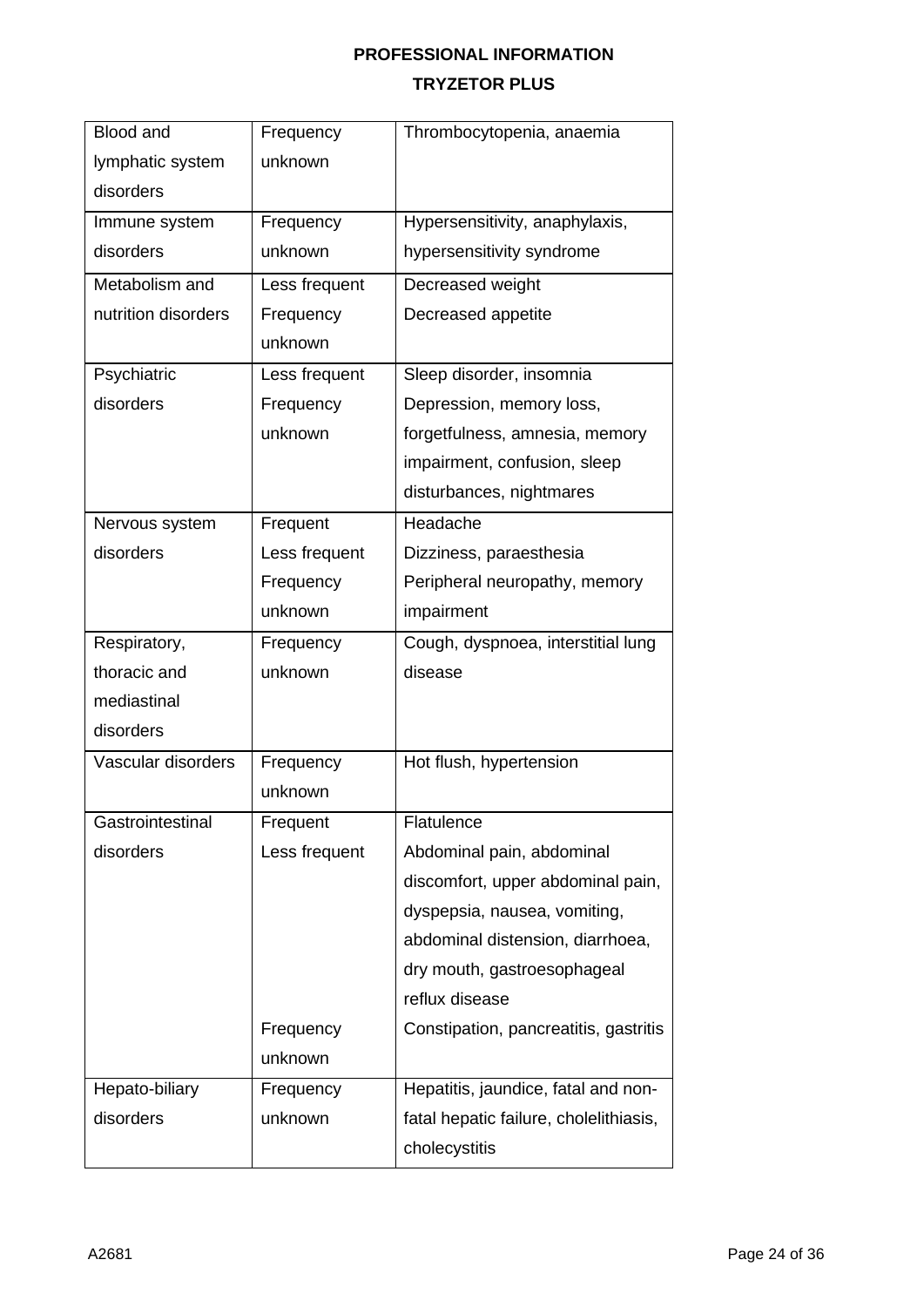| Skin and           | Less frequent | Pruritus, rash, urticaria         |
|--------------------|---------------|-----------------------------------|
| subcutaneous       | Frequency     | Alopecia, erythema multiforme,    |
| tissue disorders   | unknown       | angioedema                        |
| Musculoskeletal,   | Frequent      | Myalgia, pain in limb             |
| connective tissue  | Less frequent | Arthralgia, muscle spasms,        |
| and bone disorders |               | muscular weakness,                |
|                    |               | musculoskeletal pain and          |
|                    |               | discomfort, neck pain, pain in    |
|                    |               | extremity, back pain              |
|                    | Frequency     | Muscle cramps, myopathy,          |
|                    | unknown       | myositis, rhabdomyolysis (with or |
|                    |               | without renal failure),           |
|                    |               | tendinopathy, tendon rupture,     |
|                    |               | immune-mediated necrotising       |
|                    |               | myopathy                          |
| Reproductive       | Frequency     | Erectile dysfunction, sexual      |
| system and breast  | unknown       | dysfunction                       |
| disorders          |               |                                   |
| General disorders  | Less frequent | Asthenia, fatigue, malaise,       |
| and administrative |               | peripheral oedema, chest pain     |
| site conditions    | Frequency     | Pain                              |
|                    | unknown       |                                   |
| Investigations     | Frequent      | Increased ALT and/or AST;         |
|                    |               | increased blood creatinine kinase |
|                    |               | (CK)                              |
|                    | Less frequent | Increased blood bilirubin blood   |
|                    |               | uric acid, gamma-glutamyl         |
|                    |               | transferase and international     |
|                    |               | normalised ratio, protein present |
|                    |               | in the urine                      |
|                    | Frequency     | Elevated alkaline phosphatase,    |
|                    | unknown       | abnormal liver function test      |
|                    |               | results, increases in HbA1c and   |
|                    |               | fasting serum glucose levels,     |
|                    |               | diabetes mellitus                 |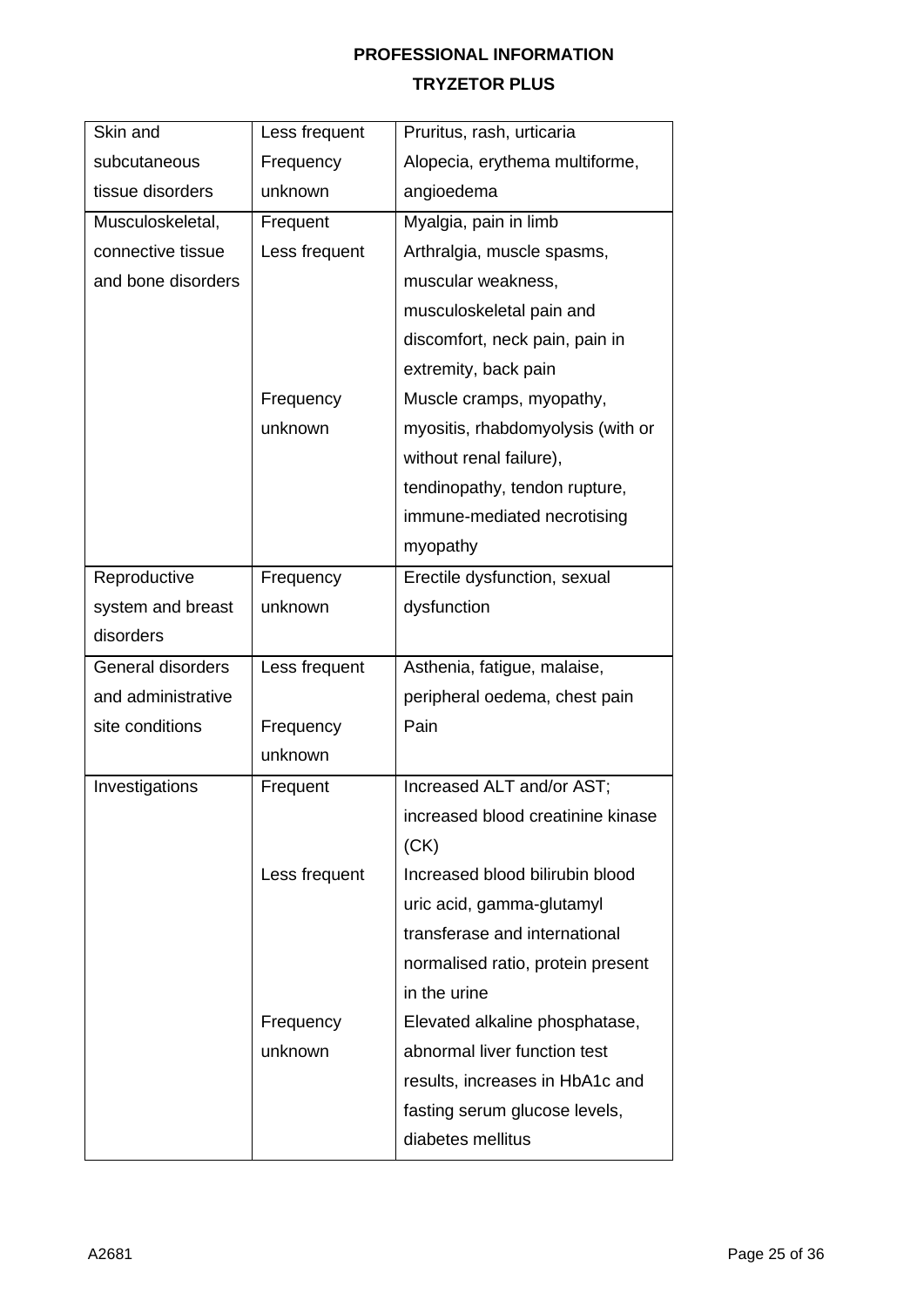# **Adverse effects with Ezetimibe**

| <b>System Organ</b> | <b>Frequency</b> | <b>Side effects</b>                |
|---------------------|------------------|------------------------------------|
| <b>Class</b>        |                  |                                    |
| Infections and      | Frequent         | Viral infection, pharyngitis,      |
| Infestations        |                  | sinusitis, upper respiratory tract |
|                     |                  | infection                          |
| Immune system       | Less frequent    | Hypersensitivity reactions,        |
| disorders           |                  | anaphylaxis and angioedema         |
| <b>Blood and</b>    | Less frequent    | Thrombocytopenia                   |
| lymphatic system    |                  |                                    |
| disorders           |                  |                                    |
| Psychiatric         | Less frequent    | Depression                         |
| disorders           |                  |                                    |
| Nervous system      | Frequent         | Headache                           |
| disorders           | Less frequent    | Dizziness, paraesthesia            |
| Respiratory,        | Frequent         | Coughing                           |
| thoracic and        |                  |                                    |
| mediastinal         |                  |                                    |
| disorders           |                  |                                    |
| Gastrointestinal    | Frequent         | Abdominal pain and diarrhoea       |
| disorders           | Less frequent    | Nausea, pancreatitis               |
| Hepato-biliary      | Less frequent    | Hepatitis, cholelithiasis,         |
| disorders           |                  | cholecystitis                      |
|                     | Frequency        | Raised liver enzymes               |
|                     | unknown          |                                    |
| Skin and            | Less frequent    | rash and urticaria, erythema       |
| subcutaneous        |                  | mulitforme                         |
| tissue disorders    |                  |                                    |
| Musculoskeletal,    | Frequent         | Back pain, myalgia                 |
| connective tissue   | Less frequent    | Arthralgia,                        |
| and bone disorders  |                  | myopathy/rhabdomyolysis (see       |
|                     |                  | section 4.4)                       |
| General disorders   | Frequent         | Fatigue, chest pain                |
| and administrative  |                  |                                    |
| site conditions     |                  |                                    |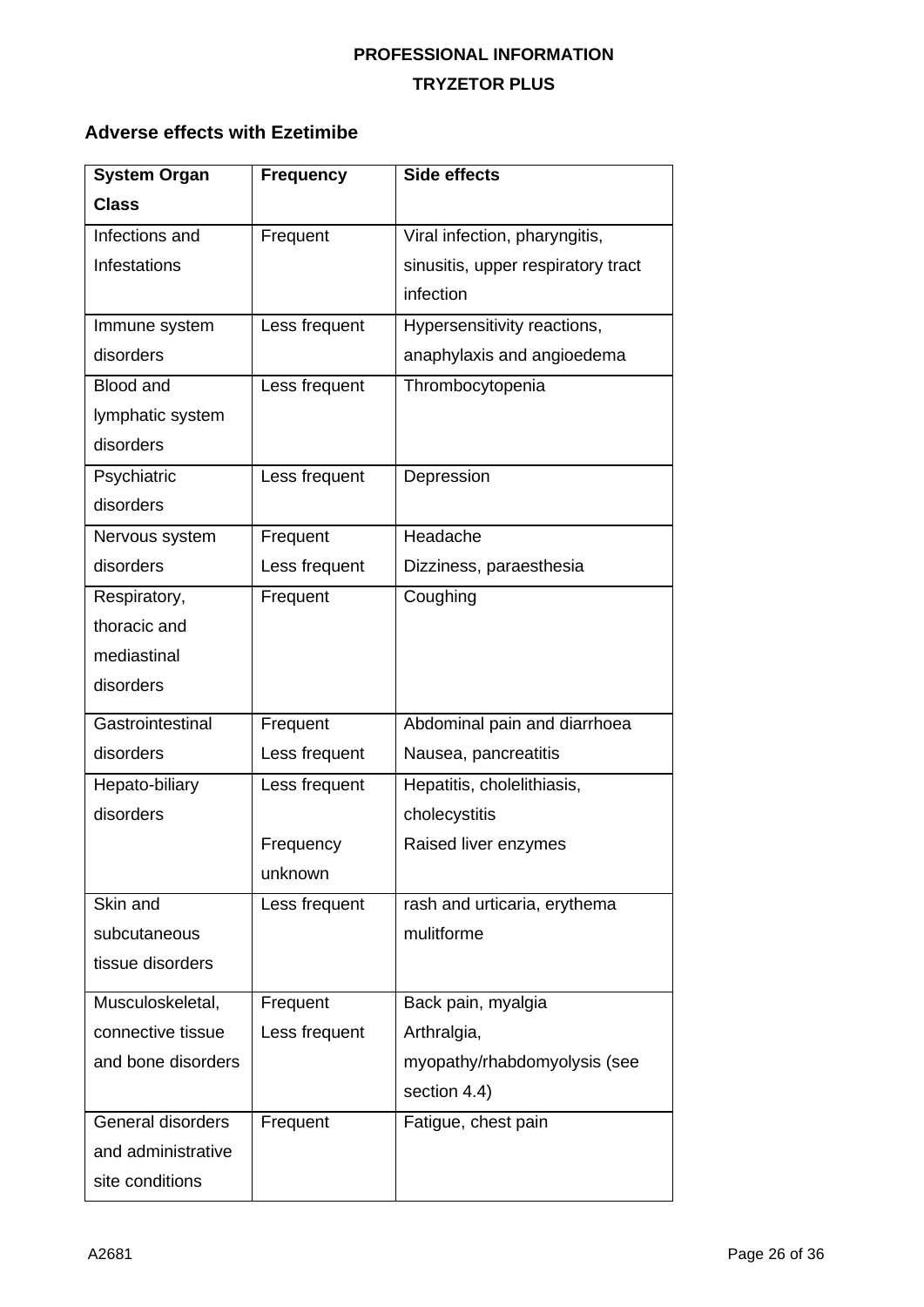| Investigations | Less frequent | Increased CPK, elevations of liver |
|----------------|---------------|------------------------------------|
|                |               | I transaminases                    |

# **Adverse effects with Simvastatin:**

| <b>System Organ</b> | <b>Frequency</b> | Side effects                        |
|---------------------|------------------|-------------------------------------|
| <b>Class</b>        |                  |                                     |
| <b>Blood and</b>    | Less frequent    | Anaemia, thrombocytopenia           |
| lymphatic system    |                  |                                     |
| disorders           |                  |                                     |
| Immune system       | Less frequent    | Hypersensitivity syndrome           |
| disorders           |                  | (including angioedema, lupus-like   |
|                     |                  | syndrome, polymyalgia               |
|                     |                  | rheumatica, dermatomyositis,        |
|                     |                  | vasculitis, thrombocytopenia,       |
|                     |                  | eosinophilia, increased             |
|                     |                  | erythrocyte sedimentation rate,     |
|                     |                  | arthritis, arthralgia, urticaria,   |
|                     |                  | photosensitivity, fever, flushing,  |
|                     |                  | dyspnoea, malaise)                  |
| Psychiatric         | Less frequent    | Insomnia                            |
| disorders           | Frequency        | Reversible cognitive impairment,    |
|                     | unknown          | depression                          |
| Nervous system      | Less frequent    | Dizziness, paraesthesia,            |
| disorders           |                  | peripheral neuropathy, memory       |
|                     |                  | impairment, headache                |
| Respiratory,        | Frequency        | Dyspnoea, interstitial lung disease |
| thoracic and        | unknown          |                                     |
| mediastinal         |                  |                                     |
| disorders           |                  |                                     |
| Gastrointestinal    | Frequent         | Gastrointestinal disturbances       |
| disorders           | Less frequent    | Constipation, abdominal pain,       |
|                     |                  | dyspepsia, diarrhoea, nausea,       |
|                     |                  | vomiting and pancreatitis           |
| Hepato-biliary      | Less frequent    | Hepatitis/jaundice, hepatic failure |
| disorders           |                  |                                     |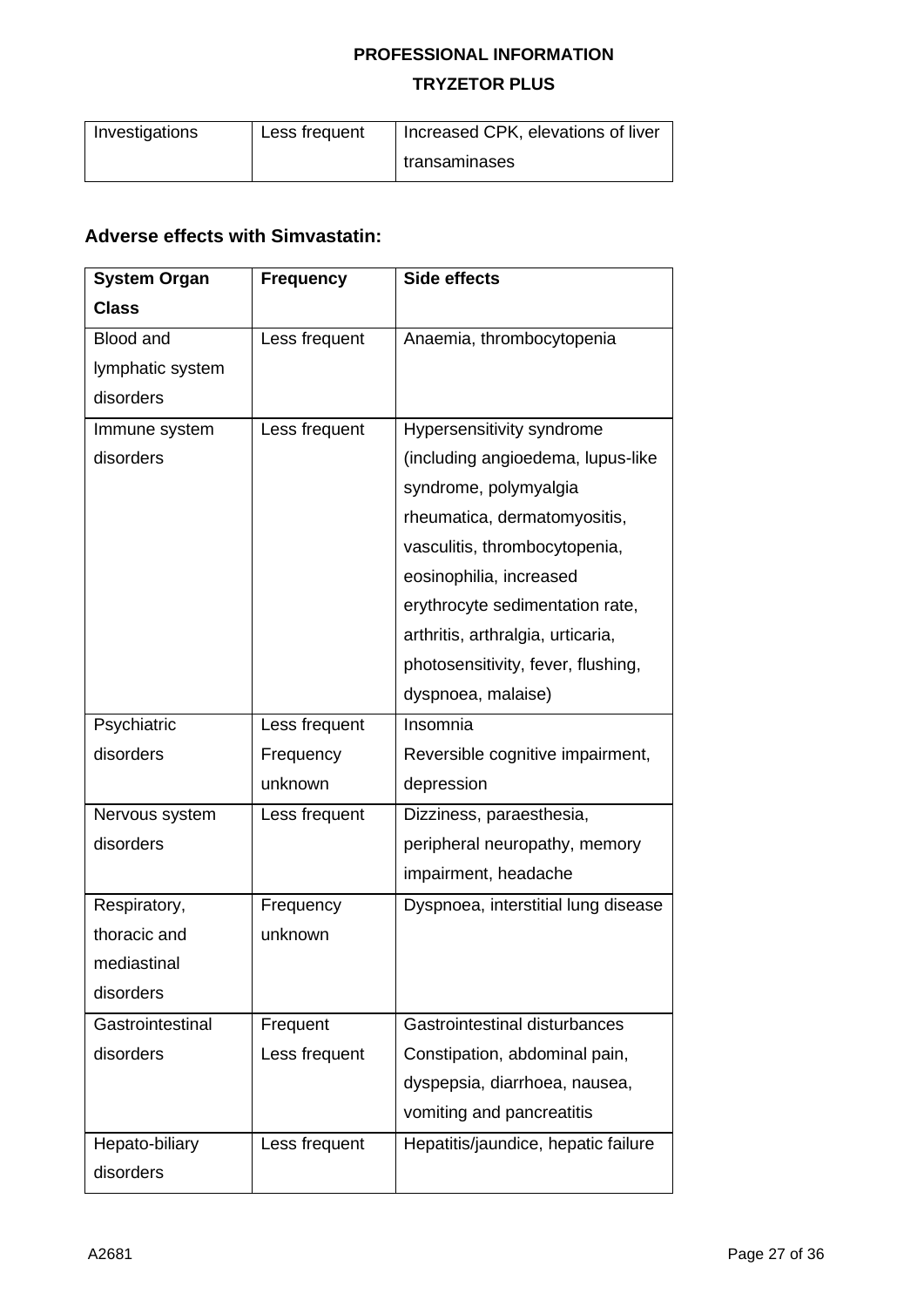| Skin and           | Less frequent | Alopecia, pruritus and rash       |
|--------------------|---------------|-----------------------------------|
| subcutaneous       | Frequency     | Amyopathic dermatomyositis,       |
| tissue disorders   | unknown       | vesiculobullous eruptions         |
| Musculoskeletal,   | Less frequent | Muscle cramps, myopathy,          |
| connective tissue  |               | rhabdomyolysis, dermatomyositis,  |
| and bone disorders |               | polymyositis, myasthenia gravis   |
| Renal and urinary  | Frequency     | Proteinuria, renal failure        |
| disorders          | unknown       |                                   |
| Reproductive       | Frequency     | Sexual dysfunction, erectile      |
| system and breast  | unknown       | dysfunction, impotence,           |
| disorders          |               | decreased libido, testicular pain |
| General disorders  | Frequency     | Asthenia                          |
| and administrative | unknown       |                                   |
| site conditions    |               |                                   |
| Investigations     | Frequency     | Hyperglycaemia, diabetes mellitus |
|                    |               |                                   |

#### Reporting of suspected adverse reactions

Reporting suspected adverse reactions after authorisation of the medicine is important. It allows continued monitoring of the benefit/risk balance of the medicine. Healthcare providers are asked to report any suspected adverse reactions to SAHPRA via the "**6.04 Adverse Drug Reaction Reporting Form**", found online under SAHPRA's publications: [https://www.sahpra.org.za/Publications/Index/8.](https://www.sahpra.org.za/Publications/Index/8)

### **4.9 OVERDOSE**

### **Signs and symptoms**

#### **Ezetimibe**

In clinical studies, administration of ezetimibe, 50 mg/day to healthy subjects for up to 14 days, or 40 mg/day to patients with primary hypercholesterolaemia for up to 56 days, was generally well tolerated. A few cases of overdosage have been reported; most have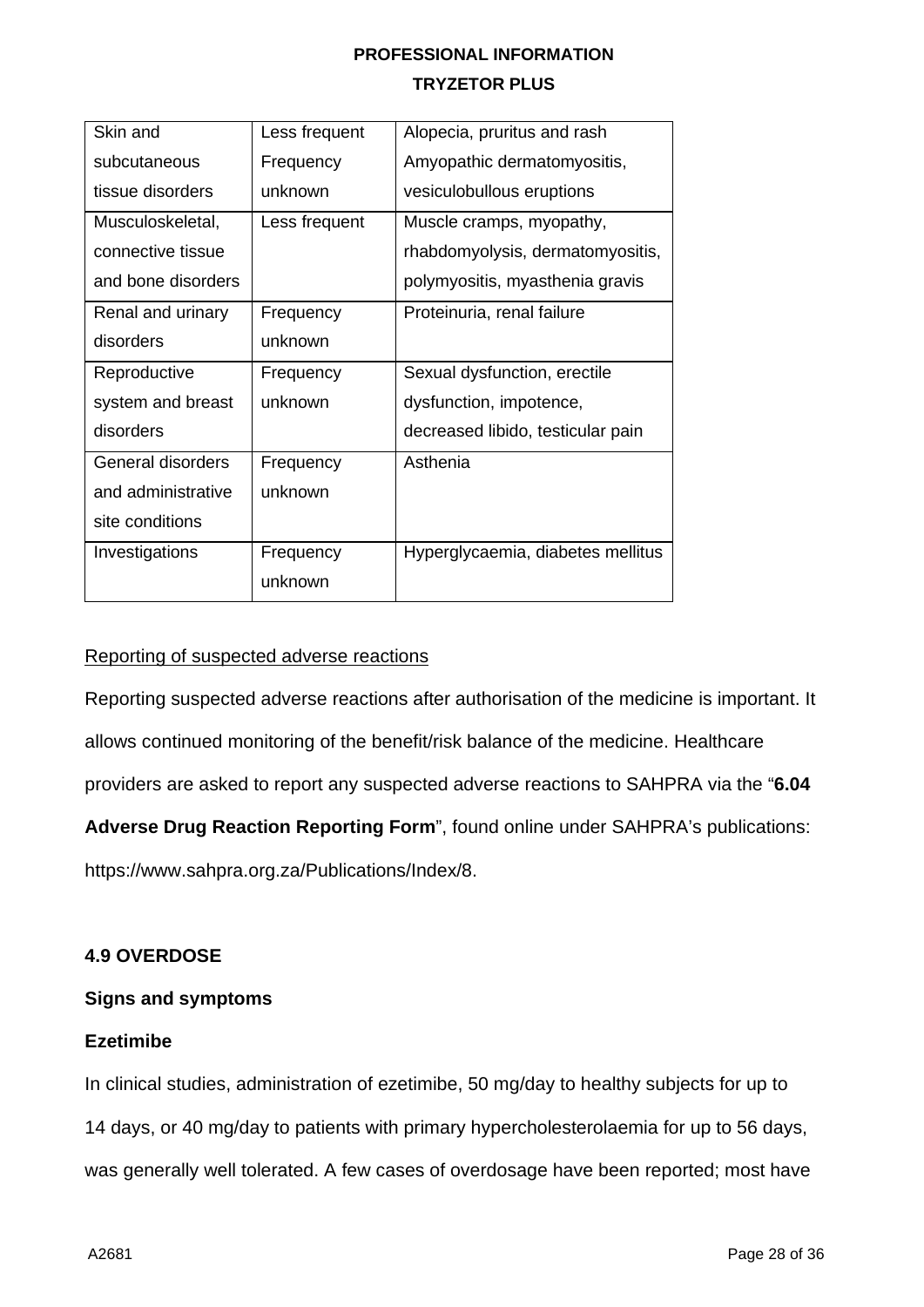not been associated with adverse experiences. Reported adverse experiences have not been serious.

#### **Simvastatin**

A few cases of overdosage have been reported; the maximum dose taken was 3,6 g. All patients recovered without sequelae.

#### **Management of overdose**

No specific treatment of overdosage with TRYZETOR PLUS can be recommended. In the event of an overdose, symptomatic and supportive measures should be employed. Coadministration of ezetimibe (1 000 mg/kg) and simvastatin (1 000 mg/kg) was well-tolerated in acute, oral toxicity studies in mice and rats. No clinical signs of toxicity were observed in these animals. The estimated oral LD<sub>50</sub> for both species was ezetimibe greater than or equal to 1 000 mg/kg simvastatin greater than or equal to 1 000 mg/kg.

# **5. PHARMACOLOGICAL PROPERTIES**

### **5.1 Pharmacodynamic properties**

Pharmacotherapeutic group: HMG-CoA reductase inhibitors in combination with other lipid modifying agents

ATC code: C10BA02

Pharmacological classification: A 7.5 Serum-cholesterol reducers

### **Mechanism of action**

#### **Ezetimibe**

Ezetimibe inhibits the intestinal absorption of cholesterol and related plant sterols.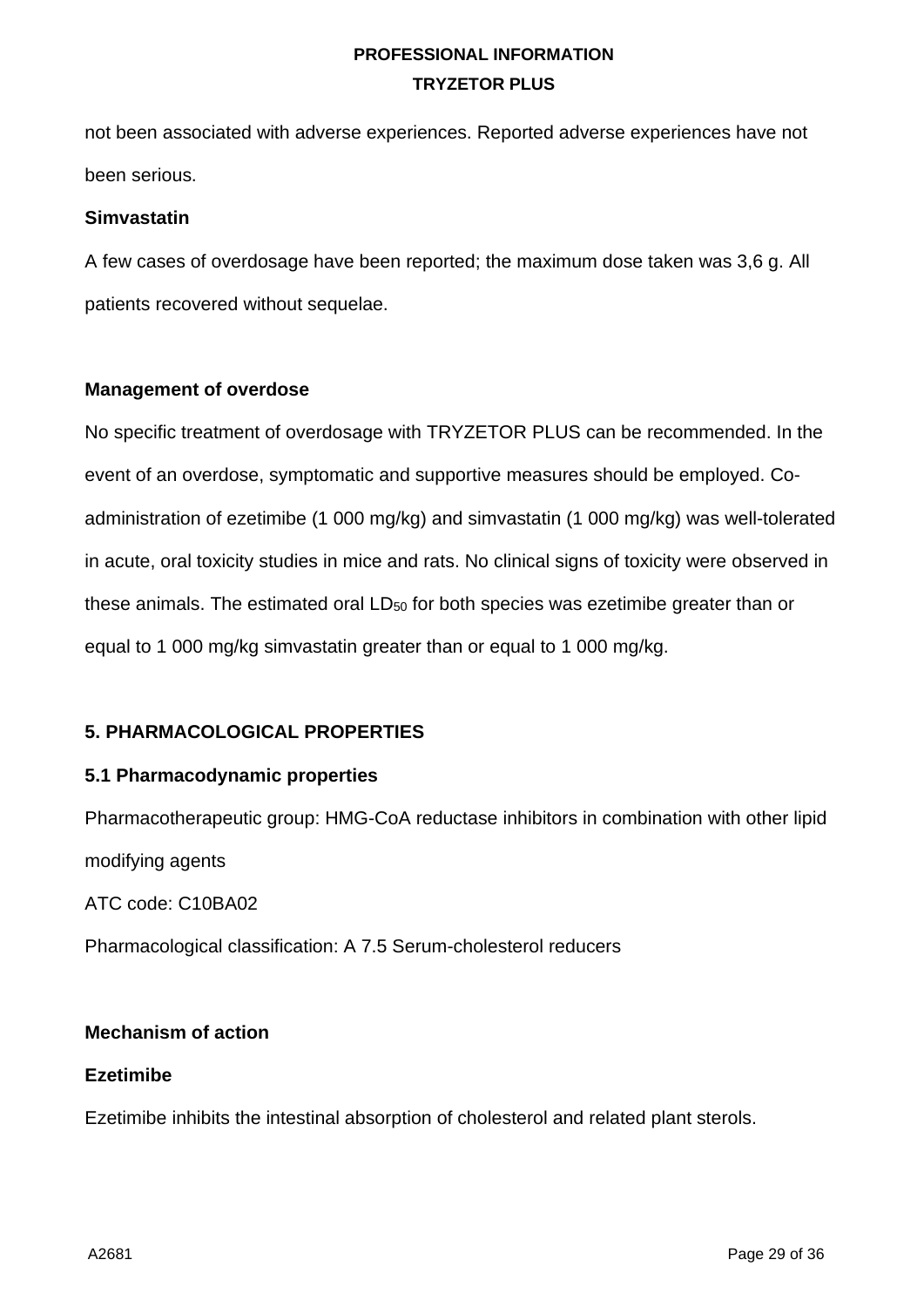Ezetimibe localizes at the brush border of the small intestine and inhibits the absorption of cholesterol, leading to a decrease in the delivery of intestinal cholesterol to the liver. Ezetimibe in animals inhibits the absorption of [ 14C]–cholesterol with no effect on the absorption of triglycerides, fatty acids, bile acids, progesterone, ethinylestradiol, or the fatsoluble vitamins A and D.

#### **Simvastatin**

After oral ingestion, simvastatin, which is an inactive lactone, is hydrolysed in the liver to the corresponding active beta-hydroxy acid form which inhibits HMG-CoA reductase (3 hydroxy – 3 methylglutaryl CoA reductase). This enzyme catalyses the conversion of HMG-CoA to mevalonate, an early and rate-limiting step in the biosynthesis of cholesterol. Simvastatin has been shown to reduce both normal and elevated LDL-C concentrations. LDL is formed from very-low-density protein (VLDL) and is catabolised predominantly by the high affinity LDL receptor. The mechanism of the LDL-lowering effect of simvastatin may involve both reduction of VLDL-cholesterol (VLDL-C) concentration and induction of the LDL receptor, leading to reduced production and increased catabolism of LDL-C. Apolipoprotein B also decreases during treatment with simvastatin. In addition, simvastatin moderately increases HDL-C and reduces plasma TG. As a result of these changes, the ratios of total- to HDL-C and LDL- to HDL-C are reduced.

### **5.2 Pharmacokinetic properties**

No clinically significant pharmacokinetic interaction is seen when ezetimibe is coadministered with simvastatin.

#### **Absorption:**

### *TRYZETOR PLUS*

TRYZETOR PLUS is bioequivalent to co-administered ezetimibe and simvastatin.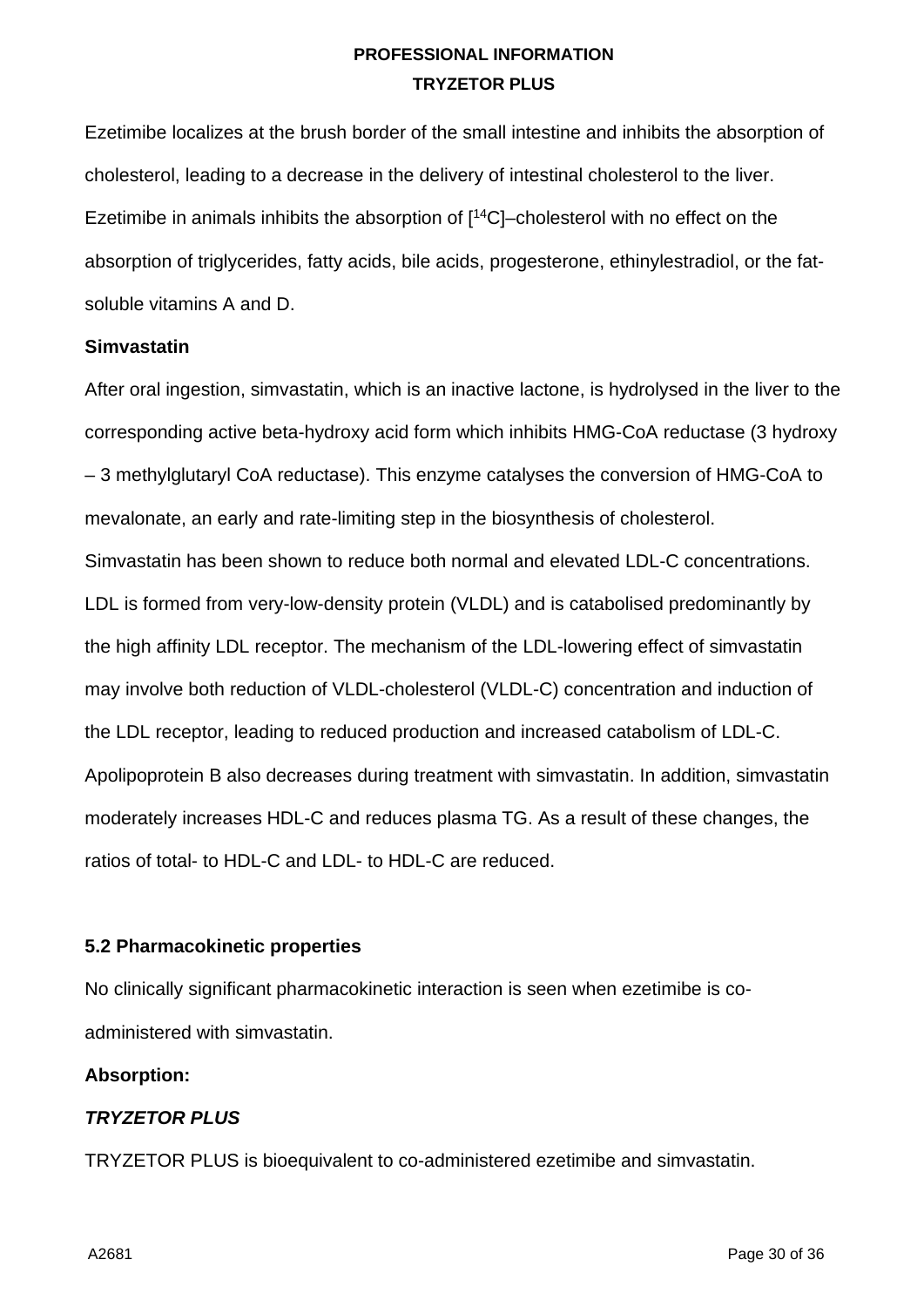### *Ezetimibe*

After oral administration, ezetimibe is rapidly absorbed and extensively conjugated to a pharmacologically active phenolic glucuronide (ezetimibe-glucuronide). Mean maximum plasma concentrations (Cmax) occur within 1 to 2 hours for ezetimibe-glucuronide and 4 to 12 hours for ezetimibe. The absolute bioavailability of ezetimibe cannot be determined as the compound is virtually insoluble in aqueous media suitable for injection. Concomitant food administration (high fat or non-fat meals) has no effect on the oral bioavailability of ezetimibe when administered as ezetimibe 10 mg tablets.

#### *Simvastatin*

The availability of the beta-hydroxy acid to the systemic circulation following an oral dose of simvastatin is less than 5 % of the dose, consistent with extensive hepatic first-pass extraction. The major metabolites of simvastatin present in human plasma are the betahydroxy acid and four additional active metabolites.

Relative to the fasting state, the plasma profiles of both active and total inhibitors are not affected when simvastatin is administered immediately before a test meal.

#### **Distribution:**

#### *Ezetimibe*

Ezetimibe and ezetimibe-glucuronide are bound 99,7 % and 88 to 92 % to human plasma proteins, respectively.

#### *Simvastatin*

Both simvastatin and the beta-hydroxy acid are bound to human plasma proteins (95 %). The pharmacokinetics of single and multiple doses of simvastatin show that no accumulation of simvastatin occurs after multiple dosing. In all of the above pharmacokinetic studies, the maximum plasma concentration of inhibitors occurs 1,3 to 2,4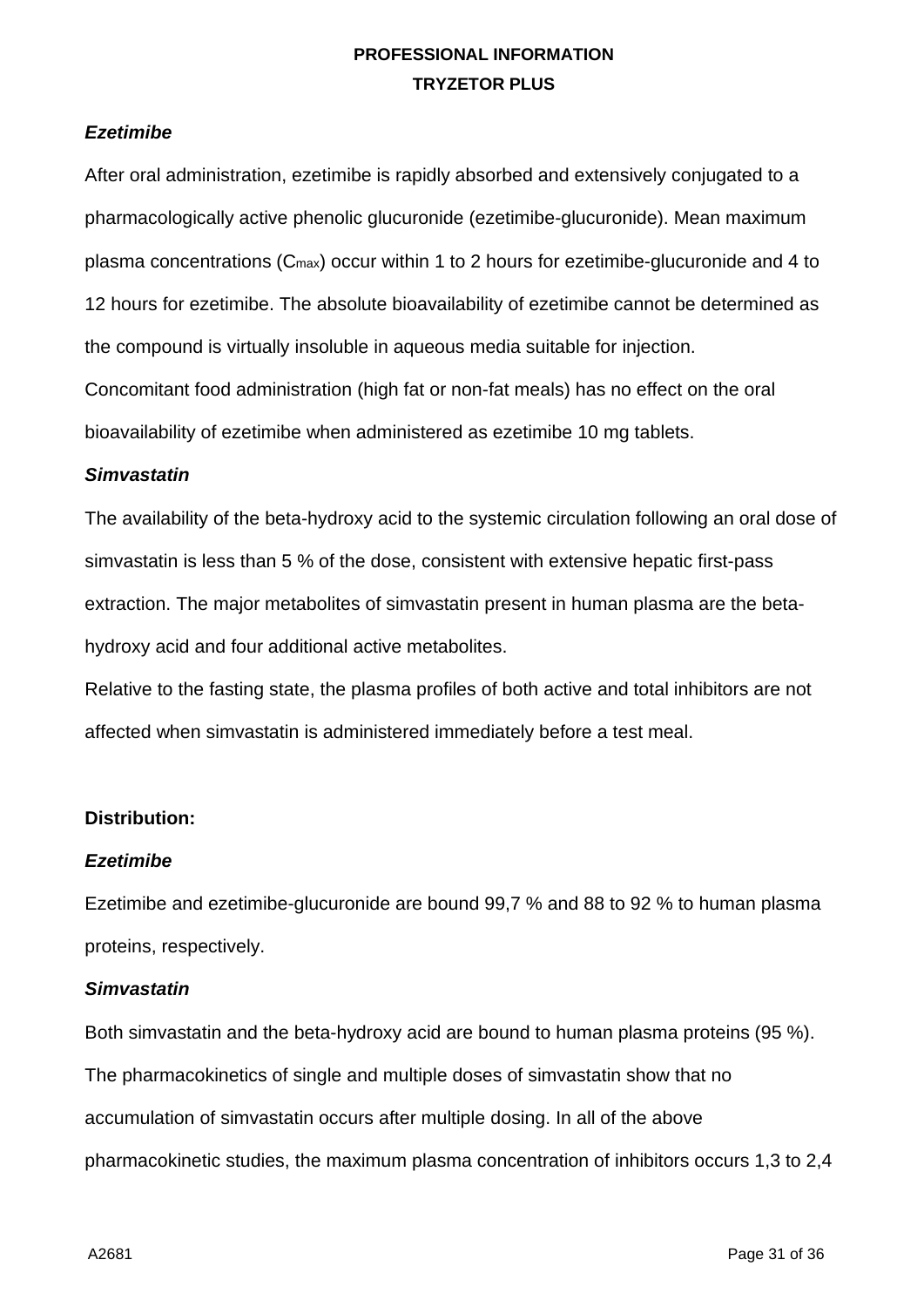hours post-dose.

#### **Biotransformation:**

#### *Ezetimibe*

Ezetimibe is metabolised primarily in the small intestine and liver via glucuronide conjugation (a phase II reaction) with subsequent biliary excretion. Minimal oxidative metabolism (a phase I reaction) is observed in all animal species evaluated. Ezetimibe and ezetimibe-glucuronide are the major active ingredient-derived compounds detected in plasma, constituting approximately 10 to 20 % and 80 to 90 % of the total active ingredient in plasma, respectively. Both ezetimibe and ezetimibe-glucuronide are slowly eliminated from plasma with evidence of significant enterohepatic recycling. The half-life for ezetimibe and ezetimibe-glucuronide is approximately 22 hours.

#### *Simvastatin*

Simvastatin is an inactive lactone which is readily hydrolysed *in vivo* to the corresponding beta-hydroxy acid; a potent inhibitor of HMG-CoA reductase. Hydrolysis takes place mainly in the liver; the rate of hydrolysis in human plasma is very slow.

Simvastatin is well absorbed and undergoes extensive hepatic first-pass extraction. The extraction in the liver is dependent on the hepatic blood flow. The liver is its primary site of action, with subsequent excretion of simvastatin equivalents in the bile. Consequently, availability of active simvastatin to the systematic circulation is low.

### **Elimination:**

#### *Ezetimibe*

Following oral administration of 14C-ezetimibe (20 mg) to human subjects, total ezetimibe accounts for approximately 93 % of the total radioactivity in plasma. Approximately 78 %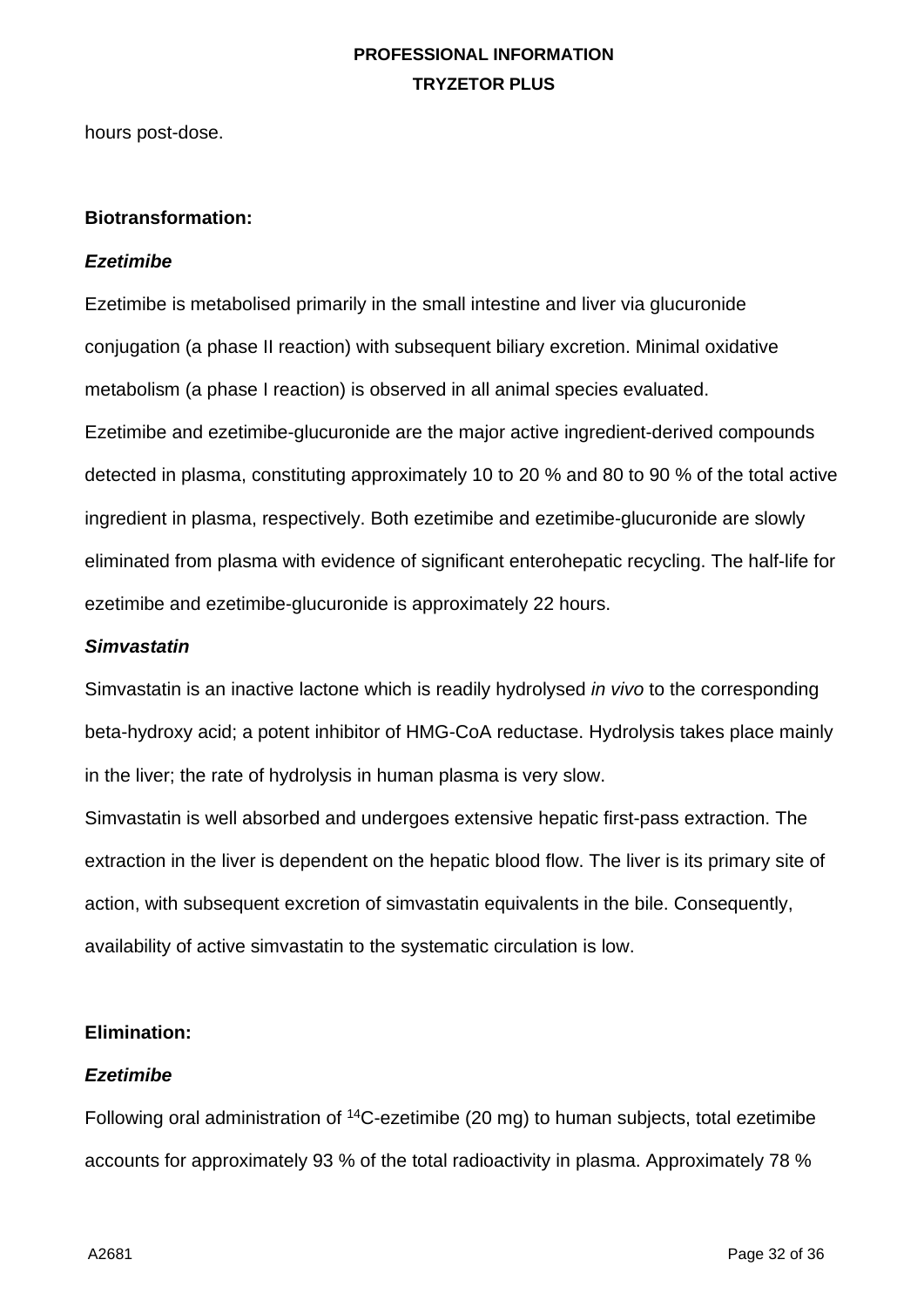and 11 % of the administered radioactivity is recovered in the faeces and urine, respectively, over a 10-day collection period. After 48 hours, there is no detectable levels of radioactivity in the plasma.

#### *Simvastatin*

Following an oral dose of radioactive simvastatin, 13 % of the radioactivity is excreted in the urine and 60 % in the faeces within 96 hours. The amount recovered in the faeces represents absorbed simvastatin equivalents excreted in bile as well as unabsorbed simvastatin. Following an intravenous injection of the beta-hydroxy acid metabolite an average of only 0,3 % of the IV dose is excreted in urine as inhibitors.

### **Pharmacokinetics in special patient groups**

### **Geriatric Patients**

#### *Ezetimibe:*

Plasma concentrations for total ezetimibe are about 2-fold higher in the elderly (65 years or older) than in the young (18 to 45 years).

### *Simvastatin:*

In a study including 16 elderly patients between 70 and 78 years of age who receive simvastatin 40 mg/day, exhibit an increase in mean plasma levels of HMG-CoA reductase inhibitory activity of approximately 45 % compared with patients between 18 to 30 years of age.

### **Renal Insufficiency**

### *Ezetimibe:*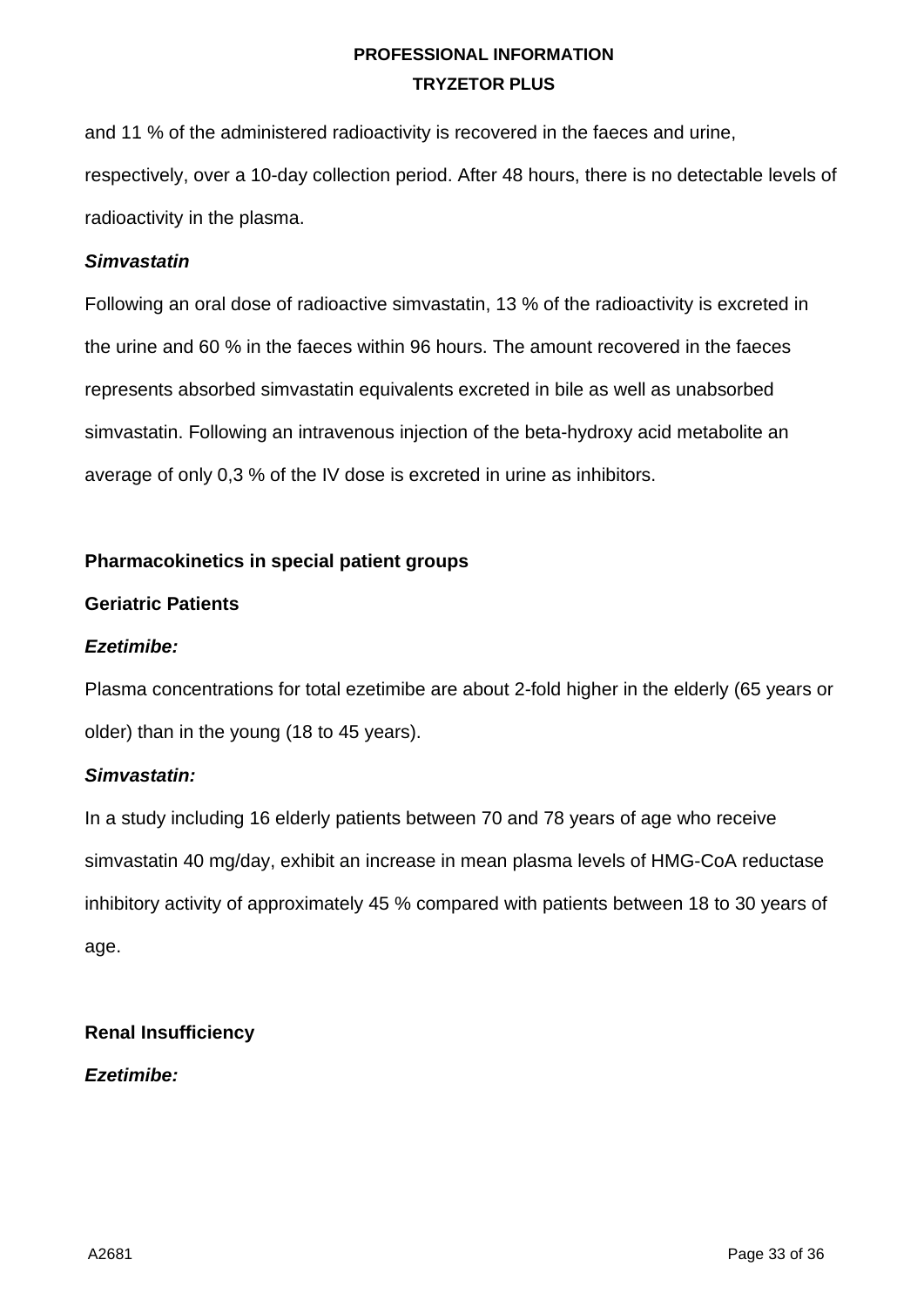After a single 10 mg dose of ezetimibe as monotherapy in patients with severe renal disease (mean creatinine clearance (CrCI) less than or equal to 30 ml/min), the mean AUC for total ezetimibe is increased approximately 1,5-fold, compared to healthy subjects. One patient (post-renal transplant and receiving multiple medications, including ciclosporin) showed a 12-fold greater exposure to total ezetimibe.

#### *Simvastatin*

In a study of patients with severe renal insufficiency (creatinine clearance less than 30 ml/min), the plasma concentrations of total inhibitors after a single dose of a related HMG-CoA reductase inhibitor are approximately 2-fold higher than those in healthy patients.

# **6. PHARMACEUTICAL PARTICULARS**

### **6.1 List of excipients**

Ascorbic acid Butylhydroxyanisole (BHA) Citric acid anhydrous Croscarmellose sodium Hypromellose Iron oxide (yellow, red, black) Lactose monohydrate Magnesium stearate Microcrystalline cellulose Pigment blend PB-220001 Yellow Propyl gallate

# **6.2 Incompatibilities**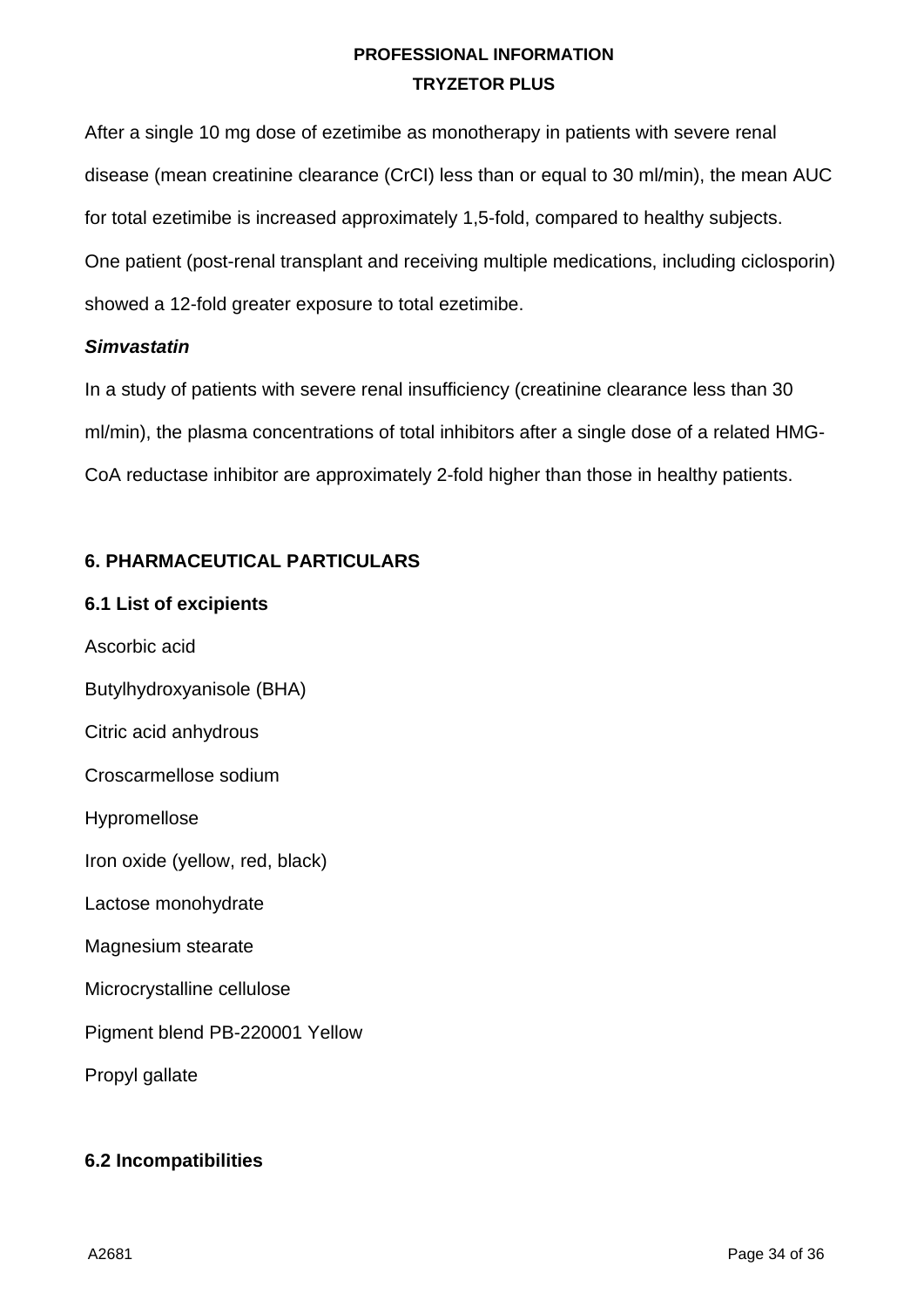Not applicable.

#### **6.3 Shelf life**

24 months.

#### **6.4 Special precautions for storage**

HDPE container: Store at or below 25 °C.

Blister strip: Store at or below 25 °C.

Store in a cool, dry place.

Do not take tablets from the blisters or HDPE container until time for administration.

Keep blisters in carton until required for use.

#### **6.5 Nature and contents of container**

TRYZETOR PLUS is packed in:

- − Blister strips with aluminium foil base and either transparent clear, or silver, PVC lidding, containing 10 tablets; 30 tablets in a carton.
- − White, round HDPE bottle, with either a white child resistant or non-child resistant cap, white pulp board wad and aluminium foil seal; 30 tablets. Includes a 1 g silica gel desiccant.

Not all pack types and sizes will be marketed.

#### **6.6 Special precautions for disposal**

No special requirements.

# **7. HOLDER OF THE CERTIFICATE OF REGISTRATION**